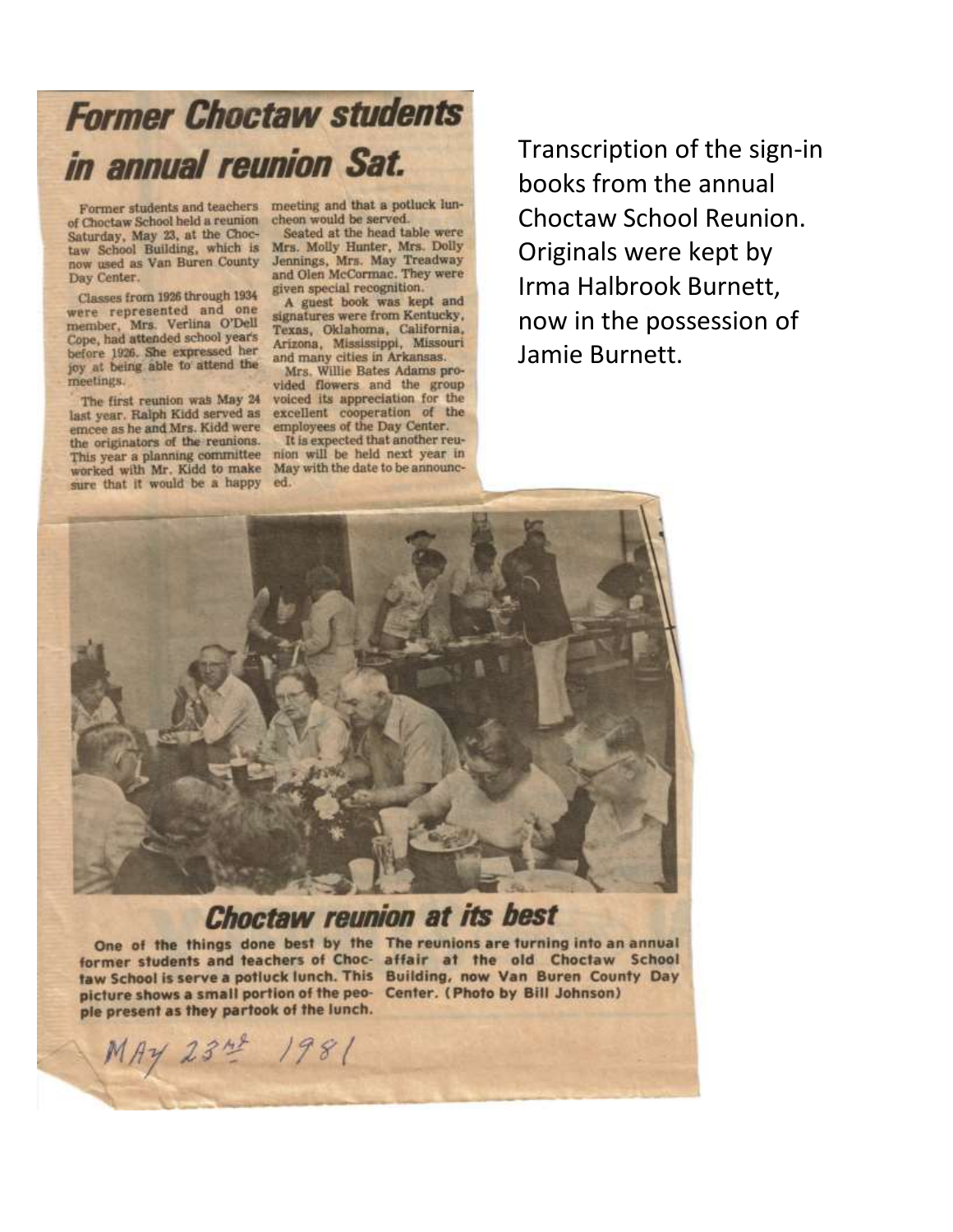| <b>Last</b>     | <u>First</u>   |   | <b>Middle Maiden</b> | <b>Residence</b>      | Date Notes                  |
|-----------------|----------------|---|----------------------|-----------------------|-----------------------------|
| <b>Binns</b>    | Ann            |   |                      | Stephens AR, Clinton  | 1980                        |
| <b>Boone</b>    | Frances        |   | Eubanks              | AR, North Little Rock | 1980                        |
| <b>Bowling</b>  | Inez           |   | Rogers               | AR, Clinton           | 1980                        |
| <b>Bradford</b> | Claud          | н |                      | AR, Clinton           | 1980                        |
| <b>Bradford</b> | Everett        |   |                      | AR, Clinton           | 1980                        |
| <b>Bradford</b> | Guyneth        |   | Gooden               | AR, Clinton           | 1980                        |
| <b>Bradley</b>  | Mildred        |   | <b>Burnett</b>       | AR, Clinton           | 1980                        |
| <b>Brown</b>    | Clemmie        |   | Privett              | AR, Shirley           | 1980                        |
| <b>Bull</b>     | Adrian         |   | <b>Stark</b>         | AR, Heber Springs     | 1980                        |
| <b>Burnett</b>  | Herschel       |   |                      | AR, Clinton           | 1980                        |
| <b>Burnett</b>  | Irma           |   |                      | Halbrook AR, Clinton  | 1980                        |
| <b>Burnett</b>  | Wanda          |   | Towery               | AR, Little Rock       | 1980                        |
| <b>Burnett</b>  | Wayne          |   |                      | AR, Little Rock       | 1980                        |
| <b>Butts</b>    | Juanita        |   | Kidd                 | ТX                    | 1980                        |
| Campbell        | Dorothy        |   | McGhee               | AR, Choctaw           | 1980                        |
| Cates           | <b>Bernice</b> |   | Shannon              | AR, Choctaw           | 1980                        |
| Cates           | Lloyd          |   |                      | AR, Leslie            | 1980                        |
| Cates           | Lorna          |   | Halbrook             | AR, Leslie            | 1980                        |
| Cates           | Marlin         |   |                      | AR, Choctaw           | 1980                        |
| Coombs          | <b>Bethel</b>  |   | White                | AR, Heber Springs     | 1980                        |
| Cooper          | Lloyd          |   |                      | AR, Clinton           | 1980                        |
| Cooper          | Penzel         |   | Emerson              | AR, Clinton           | 1980                        |
| Denton          | Gladys         |   | Cullum               | AR, Clinton           | 1980                        |
| Dunn            | Eula           |   | Huie                 | MO, Kennett           | 1980                        |
| Dunn            | Yewel          |   | Huie                 | AR, Heber Springs     | 1980                        |
| Duvall          | Willie         | R | Jennings             | AR, Conway            | 1980                        |
| Eaton           | Junius         |   |                      | AR, Little Rock       | 1980                        |
| Edwards         | Marie          |   | Shannon              | AR, Clinton           | 1980                        |
| Eubanks         | Elva           |   | White                | AR, Choctaw           | 1980                        |
| Eubanks         | Faye           |   | Ward                 | AR, North Little Rock | 1980                        |
| Eubanks         | <b>Morris</b>  |   |                      | AR, North Little Rock | 1980                        |
| Fanning         | Harvey         |   |                      | AR, North Little Rock | 1980                        |
| Gooden          | Lela           |   | Hunter               | AR, Carlisle          | 1980                        |
| Gooden          | Lowell         |   |                      | AR, Carlisle          | 1980                        |
| Gunn            | Carl           |   |                      | AR, Greenbrier        | 1980                        |
| Gunn            | Carmen         |   | <b>Trawick</b>       | AR, Quitman           | 1980                        |
| Gunn            | Homer          |   |                      | AR, Quitman           | 1980                        |
| Hall            | <b>Dillard</b> |   |                      | AR, Clinton           | 1980                        |
| Hall            | Lu             |   | Highland             | AR, Clinton           | 1980                        |
| Harris          | Bill           |   | Suggs                | AR, Pottsville        | 1980                        |
| Harris          |                |   |                      | AR, Pottsville        | 1980                        |
| Henley          | Mary           |   |                      |                       |                             |
|                 | <b>Betty</b>   |   |                      | AR, Cleveland         | 1980 wife of Everett Henley |
| Hice<br>Hill    | Nova           |   | White                | AR, Bee Branch        | 1980                        |
|                 | James          | D |                      | AR, Marianna          | 1980                        |
| Hill            | Wanda          |   |                      | AR, Marianna          | 1980                        |
| Hooten          | Darrell        |   |                      | AR, Heber Springs     | 1980                        |
| Hooten          | Wilma          |   |                      | AR, Heber Springs     | 1980 wife of Darrell Hooten |
| Hubbard         | Kathryn        |   | Smith                | AR, Clinton           | 1980                        |
| Hubbard         | Lonzo          |   |                      | AR, Clinton           | 1980                        |
| Huie            | Layne          |   |                      | AR, Clinton           | 1980 wife of Coy Hunter     |
| Hunter          | Coy            |   |                      | AR, Morrilton         | 1980                        |
| Hunter          | Hubert         |   |                      | AR, Waldron           | 1980                        |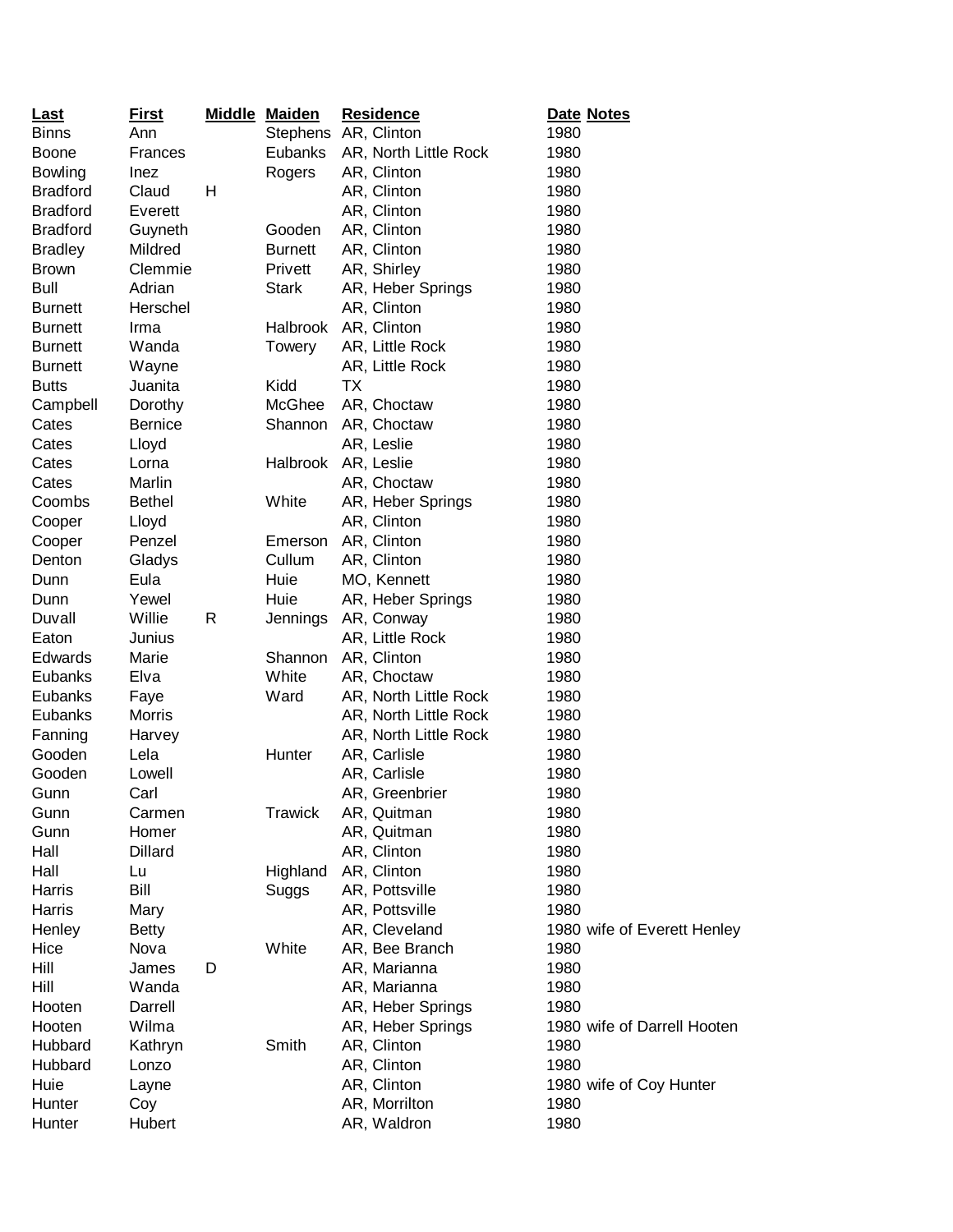| <b>Last</b>      | <b>First</b>   |             | <b>Middle Maiden</b> |    | <b>Residence</b>      |      | Date Notes                            |
|------------------|----------------|-------------|----------------------|----|-----------------------|------|---------------------------------------|
| Hunter           | Molly          |             |                      |    | AR, Clinton           |      | 1980 teacher                          |
| Hunter           | Nita           |             |                      |    | AR, Morrilton         | 1980 |                                       |
| Jennings         | Dolly          |             |                      |    | AR, Conway            | 1980 |                                       |
| Kidd             | Joe            |             |                      |    | AR, Springdale        | 1980 |                                       |
| Kidd             | Leonard        |             |                      |    | AR, Clinton           | 1980 |                                       |
| Kidd             | Marth          | Jean        | <b>Stephens</b>      |    | AR, Choctaw           | 1980 |                                       |
| Kidd             | Marvin         | J           |                      |    | AR, Choctaw           |      | 1980 nickname Buck                    |
| Kidd             | Opal           |             |                      |    | AR, Choctaw           |      | 1980 wife of Marvin Buck Kidd         |
| Kidd             | Penzel         |             |                      |    | AR, Clinton           |      | 1980 wife of Leonard Kidd             |
| Kidd             | Ralph          |             |                      |    | AR, Choctaw           | 1980 |                                       |
| Kidd             | Tommy          |             |                      |    | AR, North Little Rock | 1980 |                                       |
| Koone            | Carrie         |             | Henley               |    | AR, Greenbrier        | 1980 |                                       |
| Koone            | Ollie          | <b>Bell</b> | Goats                |    | AR, North Little Rock | 1980 |                                       |
| Long             | Frank          |             |                      |    | AR, Clinton           | 1980 |                                       |
| Long             | Macie          |             | Huie                 |    | AR, Clinton           | 1980 |                                       |
| Maulden          | Jewell         |             | Shannon              |    | AR, Clinton           | 1980 |                                       |
| Maulden          | <b>Troy</b>    |             |                      |    | AR, Clinton           | 1980 |                                       |
| <b>McAlister</b> | Clara          |             | Shannon              |    | AR, Clinton           | 1980 |                                       |
| <b>McAlister</b> | Ezra           |             |                      |    | AR, Clinton           | 1980 |                                       |
| McCormac         | Essie          |             |                      |    | AR, Dennard           |      | 1980 wife of Olen McCormack           |
| McCormac         | Jack           |             |                      |    | AR, Dennard           | 1980 |                                       |
| McCormac         | Olen           |             |                      |    | AR, Dennard           |      | 1980 teacher                          |
| McGehee          | Zada           |             |                      |    | AR, Choctaw           | 1980 |                                       |
| McKim            | Hulen          |             |                      |    | AR, Bee Branch        | 1980 |                                       |
| <b>McKim</b>     | Mrs Hulen      |             |                      |    | AR, Bee Branch        |      | 1980 says Bill Giddens in parenthesis |
| Miller           | Fern           |             | Finch                | CA |                       | 1980 |                                       |
| Morris           | Bill           |             |                      |    | CA, Piedmont          | 1980 |                                       |
| Morris           | Dorothy        |             | Jennings             |    | CA, Piedmont          | 1980 |                                       |
| Privett          | Hoel           |             |                      |    | AR, Clinton           | 1980 |                                       |
| Ramsey           | May            |             | Suggs                |    | AR, Judsonia          | 1980 |                                       |
| Rapp             | Merle          |             |                      |    | AR, Siloam Springs    | 1980 |                                       |
| Reed             | Nona           |             | Story                |    | OK, Sapulpa           | 1980 |                                       |
| Reeves           | Hobart         |             |                      |    | AR, Greenbrier        | 1980 |                                       |
| Reeves           | Viva           |             | Emerson              |    | AR, Greenbrier        | 1980 |                                       |
| Renfroe          | Charles        |             |                      |    | AR, Cotter            | 1980 |                                       |
| Renfroe          | Hazel          |             | O'Dell               |    | AR, Cotter            | 1980 |                                       |
| <b>Riddick</b>   | Pearl          |             | Summers AR, Clinton  |    |                       | 1980 |                                       |
| Scott            | Mary           | Jane        |                      |    | AR, Vilonia           | 1980 |                                       |
| Shannon          | Alvie          |             |                      |    | AR, Fordyce           | 1980 |                                       |
| Shannon          | <b>Bronnie</b> |             |                      |    | AR, Choctaw           | 1980 |                                       |
| Shannon          | Corene         |             |                      |    | AR, Fordyce           |      | 1980 wife of Alvie Shannon            |
| Shannon          | Merthel        |             |                      |    | AR, Clinton           | 1980 |                                       |
| Shannon          | Sam            |             |                      |    | AR, Clinton           | 1980 |                                       |
| Shannon          | <b>Troy</b>    |             |                      |    | AR, Clinton           | 1980 |                                       |
| Shetley          | Clara          |             |                      |    | AR, Clinton           |      | 1980 wife of Roy Shetley              |
| Smith            | Josephine      |             | Shetley              |    | AR, Clinton           | 1980 |                                       |
| Smith            | Layne          |             |                      |    | OK, Tulsa             | 1980 |                                       |
| Smith            | Watson         |             |                      |    | AR, Shirley           | 1980 |                                       |
| St Cyr           | Velma          |             |                      |    | OK, Beggs             | 1980 |                                       |
| <b>Stark</b>     | John           |             |                      |    | AR, Heber Springs     | 1980 |                                       |
| <b>Stark</b>     | Mary           |             |                      |    | AR, Heber Springs     |      | 1980 wife of John Stark               |
| <b>Stark</b>     | Sam            |             |                      |    |                       | 1980 |                                       |
| <b>Stephens</b>  | Dan            |             |                      |    | AR, Clinton           | 1980 |                                       |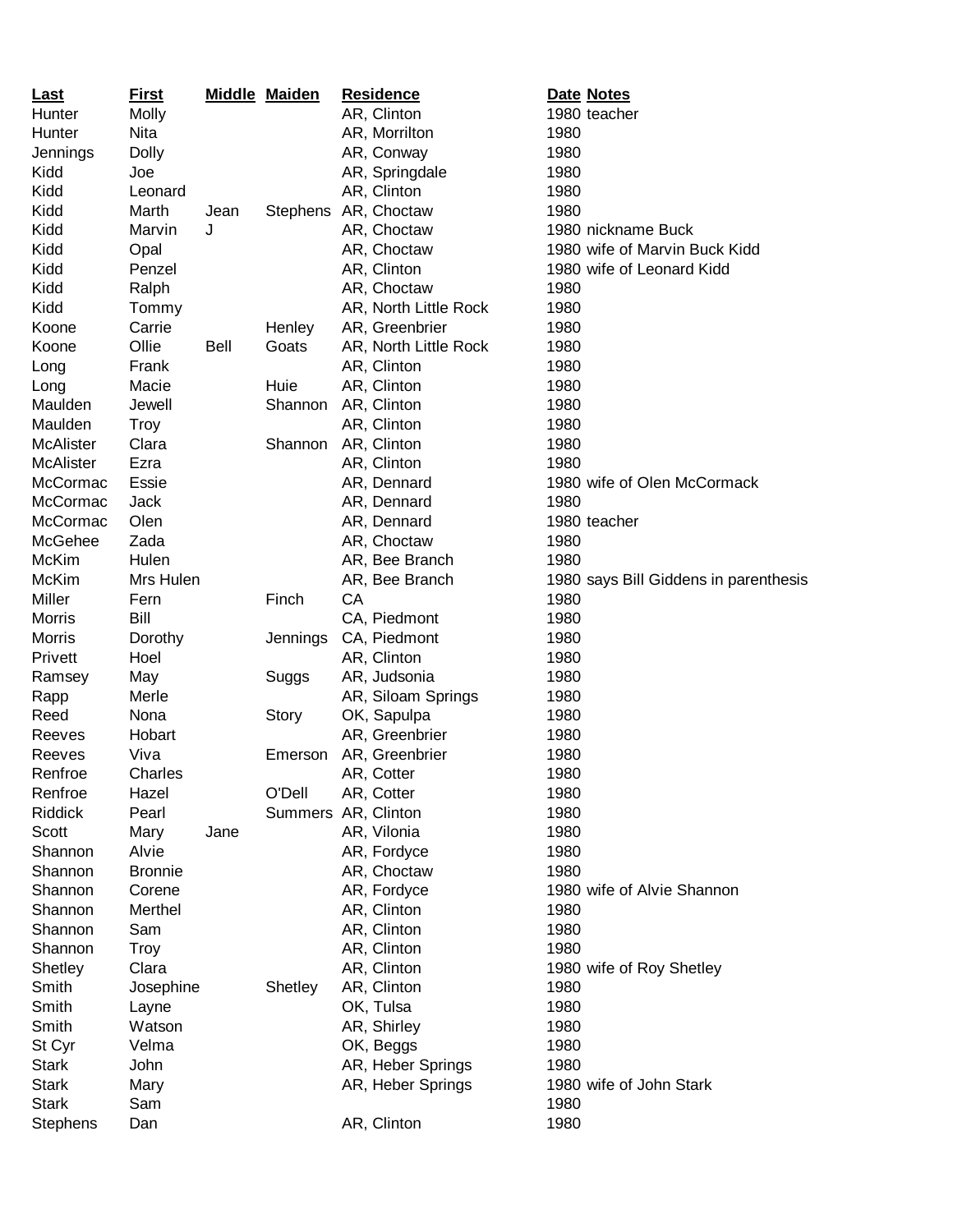| Last            | <b>First</b>   |      | <b>Middle Maiden</b> | <b>Residence</b>         | Date Notes                   |
|-----------------|----------------|------|----------------------|--------------------------|------------------------------|
| <b>Stephens</b> | <b>Dick</b>    |      |                      | AR, Choctaw              | 1980                         |
| <b>Stephens</b> | Jim            |      |                      | AR, Little Rock          | 1980                         |
| <b>Stephens</b> | Loretta        |      | Kidd                 | AR, Choctaw              | 1980 nickname Tookie         |
| <b>Stephens</b> | <b>Nell</b>    |      |                      | AR, Little Rock          | 1980                         |
| Stobaugh        | Ben            |      |                      | AR, Choctaw              | 1980                         |
| Stobaugh        | <b>Buddy</b>   |      |                      | AR, Choctaw              | 1980                         |
| Stobaugh        | Wendell        |      |                      | AR, Little Rock          | 1980                         |
| <b>Summers</b>  | Clarence       |      |                      | AR, Clinton              | 1980 doctor                  |
| <b>Summers</b>  | Syble          |      |                      | AR, Clinton              | 1980                         |
| Tolbert         | <b>Betty</b>   |      |                      | Stephens AR, Little Rock | 1980                         |
| Tomlinson       | <b>Billy</b>   | Fred |                      | AR, Clinton              | 1980                         |
| Tomlinson       | Jewel          |      | Lewis                | AR, Clinton              | 1980                         |
| Treadway        | Elza           |      |                      | AR, Clinton              | 1980                         |
| Treadway        | Helen          |      | Lewis                | AR, Clinton              | 1980                         |
| Treadway        | Leo            |      |                      | AR, Clinton              | 1980                         |
| Treadway        | May            |      |                      | AR, Clinton              | 1980                         |
| Treadway        | Velma          |      |                      | AR, Clinton              | 1980 wife of Elza Treadway   |
| Trujillo        | Pat            |      | Cullum               | AR, Clinton              | 1980                         |
| Walker          | Odis           |      |                      |                          | 1980                         |
| Walker          | Wilma          |      | Emerson              |                          | 1980                         |
| Wells           | Debbie         |      |                      | AR, Russellville         | 1980 and baby                |
| (illegible)     | Odim           |      |                      | <b>AZ</b>                | 1981                         |
| (illegible)     | Preston        |      |                      | AR, Clinton              | 1981                         |
| <b>Bales</b>    | Bertha         |      | Suggs                | OK, Carnegie             | 1981                         |
| Bo[illegible]   | Wenora         |      | Evans                | AR, Clinton              | 1981                         |
| <b>Boone</b>    | Frances        |      | Eubanks              | AR, North Little Rock    | 1981                         |
| <b>Boone</b>    | Francis        |      |                      |                          | 1981                         |
| <b>Bowling</b>  | Danice         |      |                      | AR, Clinton              | 1981                         |
| <b>Bowling</b>  | Inez           |      | Rogers               | AR, Clinton              | 1981                         |
| <b>Bowling</b>  | Joe            |      |                      | AR, Clinton              | 1981                         |
| <b>Bradford</b> | David          | E    |                      | TX, Garland              | 1981                         |
| <b>Brown</b>    | Clem           |      |                      |                          | 1981                         |
| <b>Burnett</b>  | Herschel       |      |                      | AR, Choctaw              | 1981                         |
| <b>Burnett</b>  | Irma           |      | <b>Halbrook</b>      | AR, Choctaw              | 1981                         |
| Cates           | <b>Bernice</b> |      |                      |                          | 1981                         |
| Cates           | Lorna          |      |                      | Halbrook AR, Leslie      | 1981                         |
| Cates           | Marlin         |      |                      |                          | 1981                         |
| Cooper          | Lloyd          |      |                      | AR, Clinton              | 1981                         |
| Cooper          | Penzel         |      |                      | AR, Clinton              | 1981                         |
| Cope            | Verbena        |      | Suggs                | MO, Frederick            | 1981                         |
| Cullum          | Leonard        |      |                      |                          | 1981                         |
| Cullum          | Maude          |      |                      |                          | 1981                         |
| Dunn            | <b>DeWitt</b>  |      |                      | AR, Heber Springs        | 1981 listed with Jewell Dunn |
| Dunn            | Jewell         |      | White                | AR, Heber Springs        | 1981 listed with DeWitt Dunn |
| Duvall          | <b>Billie</b>  |      |                      |                          | 1981 wife of Wilson Duvall   |
| Duvall          | Jann           |      |                      | AR, Bryant               | 1981                         |
| Edwards         | Marie          |      |                      | AR, Clinton              | 1981                         |
| Eubanks         | Elva           |      |                      | AR, Clinton              | 1981                         |
|                 |                |      |                      |                          |                              |
| Eubanks         | Elva           |      |                      |                          | 1981                         |
| Eubanks         | Faye           |      |                      | AR, North Little Rock    | 1981                         |
| Eubanks         | Larry          |      |                      | AR, Clinton              | 1981 very hard to read       |
| Eubanks         | Maurice        |      |                      | AR, North Little Rock    | 1981                         |
| Eubanks         | Maurice        |      |                      | AR, North Little Rock    | 1981                         |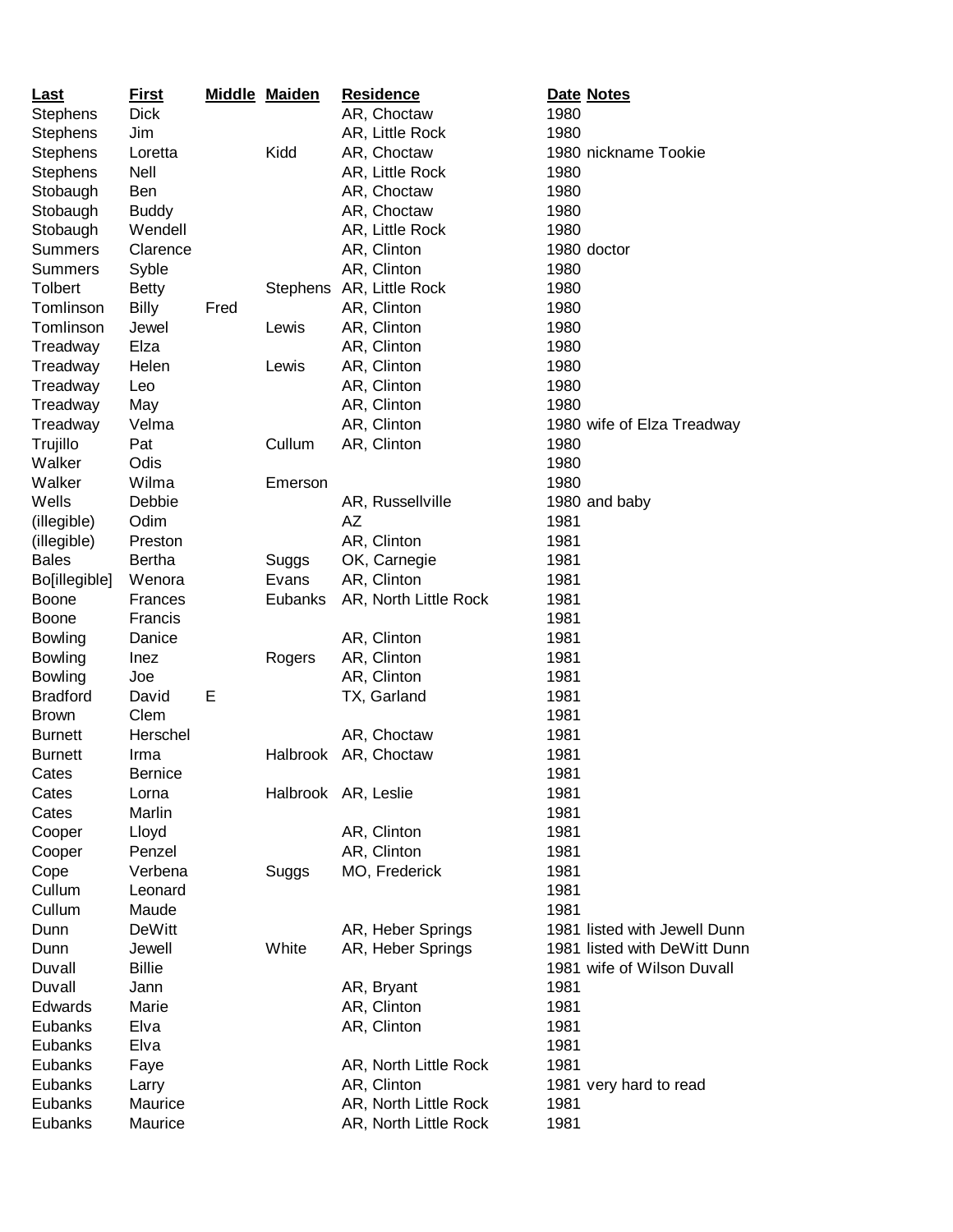| <u>Last</u>      | <u>First</u>   |      | <b>Middle Maiden</b> | <b>Residence</b>      | Date Notes                   |
|------------------|----------------|------|----------------------|-----------------------|------------------------------|
| Evans            | <b>Belle</b>   |      | Huie                 | AR, Clinton           | 1981                         |
| Fanning          | Elsie          |      |                      | AR, North Little Rock | 1981                         |
| Fanning          | Harvey         |      |                      | AR, North Little Rock | 1981                         |
| Gooden           | <b>Boyce</b>   |      |                      | MO, Bragg City        | 1981                         |
| Gooden           | Jean           |      |                      | MO, Bragg City        | 1981                         |
| Harlan           | Kathy          |      | Trujillo             |                       | 1981                         |
| Harris           | Bill           |      |                      | AR, Pottsville        | 1981 listed with Mary Harris |
| Harris           | Mary           |      |                      | AR, Pottsville        | 1981 listed with Bill Harris |
| Hice             | Nova           |      |                      | AR, Bee Branch        | 1981                         |
| Holsted          | Mamie          |      | Suggs                | OK, Carnegie          | 1981                         |
| Hubbard          | Katheryn       |      | Smith                | AR, Clinton           | 1981                         |
| Hubbard          | Lonzo          |      |                      | AR, Clinton           | 1981                         |
| Hunter           | Coy            |      |                      | AR, Morrilton         | 1981                         |
| Hunter           | Hubert         |      |                      | AR, Clinton           | 1981                         |
| Hunter           | Mollie         |      |                      | AR, Clinton           | 1981                         |
| Hunter           | Naomi          |      |                      | AR, Waldron           | 1981                         |
| Hunter           | Neta           |      |                      | AR, Clinton           | 1981                         |
| Jennings         | С              | B    |                      | AR, Russellville      | 1981                         |
| Jennings         | <b>Dollie</b>  |      |                      |                       | 1981 wife of David Jennings  |
| Jennings         | Imo            |      |                      | AR, Russellville      | 1981                         |
| Johnson          | <b>Betty</b>   |      |                      | AR, Clinton           | 1981                         |
| Johnson          | Bill           |      |                      | AR, Clinton           | 1981                         |
| Johnson          | Joy            | Dean | Shannon              | KY, Corlum            | 1981                         |
| Kidd             | <b>Buck</b>    |      |                      | AR, Clinton           | 1981                         |
| Kidd             | Joe            |      |                      | AR, Springdale        | 1981                         |
| Kidd             | Leonard        |      |                      | AR, Clinton           | 1981                         |
| Kidd             | Martha         | Jean | Stephens             | AR, Choctaw           | 1981                         |
| Kidd             | Ralph          | D    |                      | AR, Choctaw           | 1981                         |
| Kordsmeier       | Phyllis        |      | Lovell               | AR, Hampton           | 1981                         |
| Linn             | Anilene        |      |                      | AR, Bee Branch        | 1981                         |
| Linn             | Dee            |      |                      | AR, Bee Branch        | 1981                         |
| Lovell           | Robert         |      |                      | AR, Fordyce           | 1981                         |
| Mackey           | Adim           |      |                      | AZ, Phoenix           | 1981                         |
| Mackey           | Norma          |      |                      | AZ, Phoenix           | 1981                         |
| Maulden          | Jewell         |      |                      | AR, Clinton           | 1981                         |
| Maulden          | Troy           |      |                      | AR, Clinton           | 1981                         |
| <b>McAlister</b> | Clara          |      |                      | AR, Clinton           | 1981                         |
| <b>McAlister</b> | Ezra           |      |                      | AR, Clinton           | 1981                         |
| McCormac         | <b>Dick</b>    |      |                      | AR, Clinton           | 1981                         |
| McCormac         | Olen           |      |                      | AR, Clinton           | 1981                         |
| McKim            | Hulen          |      |                      | AR, Bee Branch        | 1981 and Mrs. Hulen McKim    |
| Ramsey           | May            |      |                      | AR, Judsonia          | 1981                         |
| Renfroe          | Charles        |      |                      | AR, Cotter            | 1981                         |
| Renfroe          | Hazel          |      | O'Dell               | AR, Cotter            | 1981                         |
| Rhoades          | Orville        | F    |                      | AR, Bee Branch        | 1981                         |
| Riddick          | Pearl          |      |                      | AR, Clinton           | 1981                         |
| Rogers           | Joy            |      |                      | AR, Bryant            | 1981                         |
| Rogers           | W              | D    |                      | AR, Bryant            | 1981                         |
| Shannon          | Alvie          |      |                      | AR, Fordyce           | 1981                         |
| Shannon          | <b>Berthel</b> |      |                      | AR, Clinton           | 1981                         |
| Shannon          | <b>Bronnie</b> |      |                      | AR, Clinton           | 1981                         |
| Shannon          | Chlorine       |      |                      | AR, Fordyce           | 1981                         |
| Shannon          | Troy           |      |                      | AR, Clinton           | 1981                         |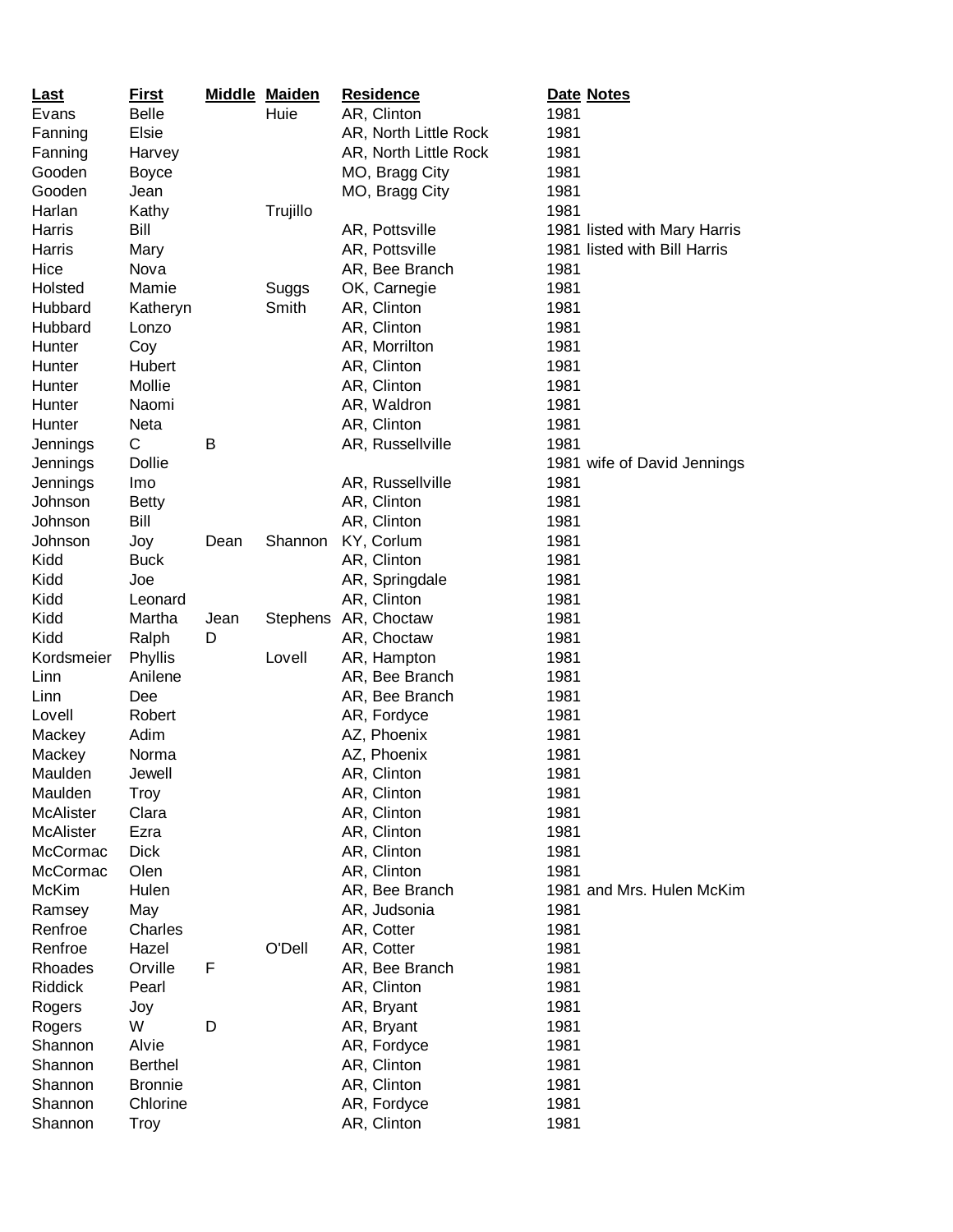| Last            | <b>First</b>   | <b>Middle Maiden</b> | <b>Residence</b>           | Date Notes                     |
|-----------------|----------------|----------------------|----------------------------|--------------------------------|
| Smith           | J              | Rogers               | AR, Clinton                | 1981                           |
| Smith           | <b>Nettie</b>  |                      |                            | 1981                           |
| Smith           | Sue            |                      | AR, Clinton                | 1981 wife of Vance Smith       |
| Smith           | Vance          |                      | AR, Clinton                | 1981                           |
| <b>Stark</b>    | Sam            |                      | TX, San Antonio            | 1981                           |
| <b>Stephens</b> | Dan            |                      | AR, Choctaw                | 1981                           |
| <b>Stephens</b> | <b>Dick</b>    |                      | AR, Choctaw                | 1981                           |
| <b>Stephens</b> | Tookie         | Kidd                 | AR, Choctaw                | 1981                           |
| Stobaugh        | John           |                      | AR, Mena                   | 1981                           |
| Stobaugh        | Maxine         |                      | AR, Clinton                | 1981                           |
| Stobaugh        | Quentin        |                      | AR, Clinton                | 1981                           |
| Stobaugh        | Wendell        |                      | AR, Little Rock            | 1981                           |
| Suggs           | Eula           |                      | CA, Redding                | 1981                           |
| <b>Sumners</b>  | Clarence       |                      | AR, Clinton                | 1981                           |
| <b>Sumners</b>  | Sybil          |                      | AR, Clinton                | 1981                           |
| Tipton          | Carroll        |                      |                            | 1981                           |
| Tipton          | Marjorie       |                      |                            | 1981                           |
| Tomlinson       | Louie          |                      | AR, Morrillton             | 1981 nickname Toater           |
| Towery          | Kermit         |                      | AR, Clinton                | 1981                           |
| Treadway        | Elza           |                      | AR, Clinton                | 1981                           |
| Treadway        | May            |                      | AR, Clinton                | 1981                           |
| Trujillo        | Pat            |                      |                            | 1981                           |
| Walker          | Odis           |                      |                            | 1981                           |
| Walker          | Wilma          |                      | AR, Clinton<br>AR, Clinton |                                |
|                 |                | Emerson              |                            | 1981                           |
| Whillock        | Ruth           |                      | AR, Clinton                | 1981                           |
| Whillock        | Verna          |                      | AR, Shirley                | 1981                           |
| Williams        | Charlsie       | Gooden               | MS, Vicksburg              | 1981                           |
| <b>Bradford</b> | Everett        |                      | TX, Garland                | 1982                           |
| Bull            | Adred          |                      | AR, Heber Springs          | 1982                           |
| <b>Burnett</b>  | Clell          |                      | AR, Bentonville            | 1982                           |
| <b>Burnett</b>  | Frances        |                      | AR, Bentonville            | 1982                           |
| <b>Burnett</b>  | Herschel       |                      | AR, Clinton                | 1982                           |
| <b>Burnett</b>  | Irma           | Halbrook             | AR, Clinton                | 1982                           |
| <b>Burnett</b>  | Wanda          |                      | AR, Little Rock            | 1982 wife of Wyne Burnett      |
| <b>Burnett</b>  | Wayne          |                      | AR, Little Rock            | 1982                           |
| Cates           | <b>Bernice</b> |                      | AR, Clinton                | 1982                           |
| Cates           | Marlin         |                      | AR, Clinton                | 1982                           |
| Cooper          | Lloyd          |                      | AR, Clinton                | 1982                           |
| Cooper          | Penzel         |                      | AR, Clinton                | 1982                           |
| Cullum          | Maud           |                      | AR, Choctaw                | 1982                           |
| Denton          | Gladys         |                      | AR, Paragould              | 1982                           |
| Dunn            | Yewell         |                      | AR, Heber Springs          | 1982                           |
| Edwards         | Marie          |                      | AR, Clinton                | 1982                           |
| Eubanks         | Maurice        |                      | AR, North Little Rock      | 1982 and Mrs. Maurice Eubanks  |
| Fanning         | Elsie          |                      | AR, Little Rock            | 1982                           |
| Fanning         | Harvey         |                      | AR, North Little Rock      | 1982                           |
| Gooden          | Lela           |                      | AR, Searcy                 | 1982 listed with Lowell Gooden |
| Gooden          | Lowell         |                      | AR, Searcy                 | 1982 listed with Lela Gooden   |
| Grice           | <b>Buddy</b>   |                      | AR, North Little Rock      | 1982 listed with Carolyn Grice |
| Grice           | Carolyn        |                      | AR, North Little Rock      | 1982 listed with Buddy Grice   |
| Harris          | Bill           |                      | AR, Pottsville             | 1982                           |
| Harris          | Mary           |                      | AR, Pottsville             | 1982                           |
| Hice            | Nova           | White                | AR, Bee Branch             | 1982                           |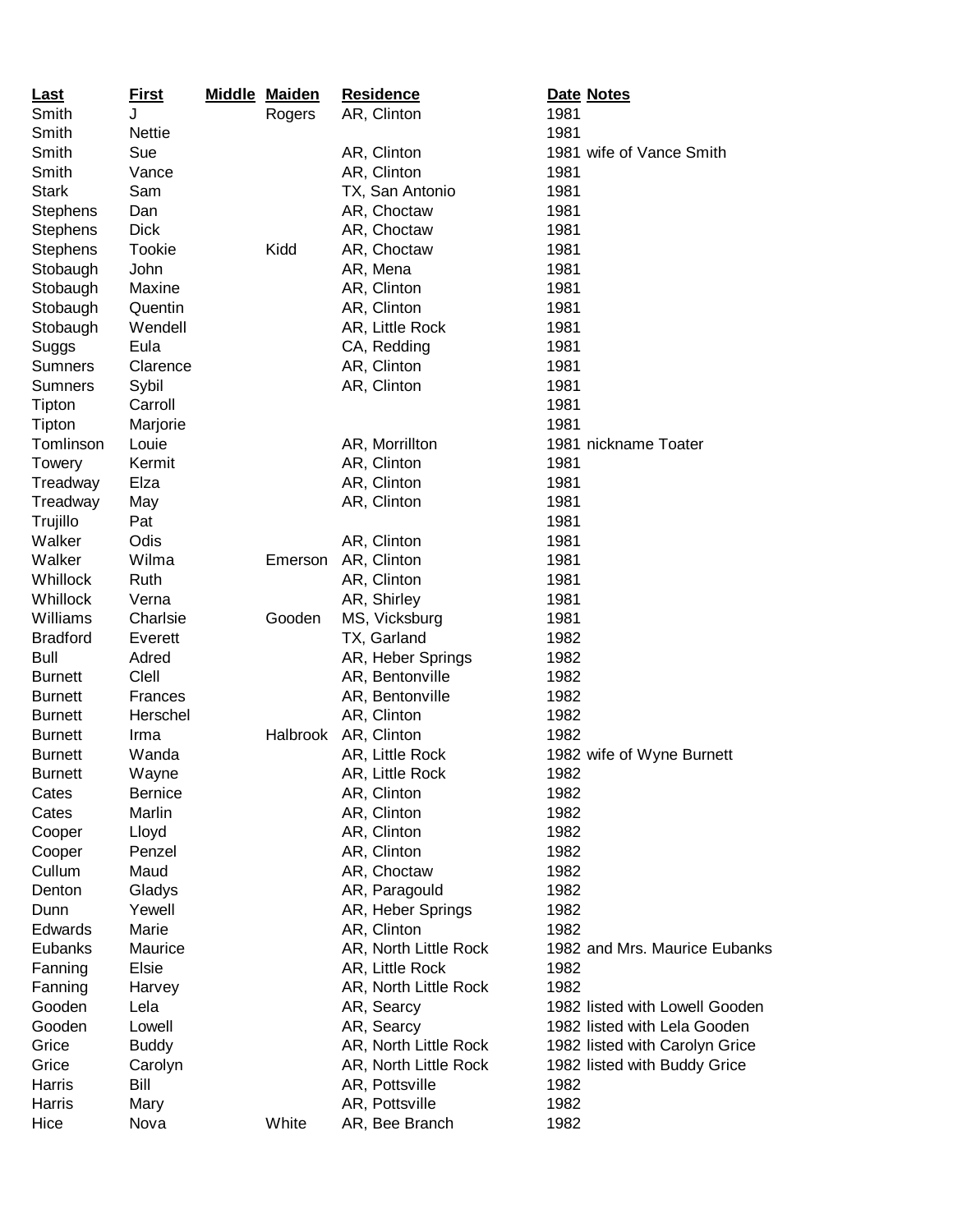| <b>Last</b>     | <u>First</u>   |      | <b>Middle Maiden</b> | <b>Residence</b>      | Date Notes                                  |
|-----------------|----------------|------|----------------------|-----------------------|---------------------------------------------|
| Hunter          | Coy            |      |                      |                       | 1982                                        |
| Hunter          | Hubert         |      |                      | AR, Waldron           | 1982 and Mrs. Hubert Hunter                 |
| Hunter          | Neta           |      |                      |                       | 1982                                        |
| Johnson         | Merle          | Α    |                      |                       | 1982 nickname Tappy; and Mrs. Merle Johnson |
| Kidd            | <b>Buck</b>    |      |                      | AR, Choctaw           | 1982                                        |
| Kidd            | Jerry          |      |                      | CA, Chino             | 1982                                        |
| Kidd            | Jim            | L    |                      | CA, Chino             | 1982                                        |
| Kidd            | Martha         | Jean |                      | AR, Choctaw           | 1982                                        |
| Kidd            | Ralph          |      |                      | AR, Choctaw           | 1982                                        |
| Kidd            | Tommy          | W    |                      | AR, North Little Rock | 1982                                        |
| Lewis           | Walter         |      |                      | AR, Clinton           | 1982                                        |
| Lovell          | <b>Bob</b>     |      |                      | AR, Fordyce           | 1982 and Mrs. Bob Lovell                    |
| Maulden         | Jewell         |      |                      |                       | 1982                                        |
| Maulden         | <b>Troy</b>    |      |                      |                       | 1982                                        |
| McCormic        | Olen           |      |                      | AR, Dennard           | 1982                                        |
| McKim           | Hulan          |      |                      | AR, Bee Branch        | 1982                                        |
| Pack            | Leona          |      |                      | AR, Clinton           | 1982                                        |
| Ragsdale        | <b>Bramlet</b> |      |                      | TX, Weatherford       | 1982                                        |
| Reed            | Nova           |      |                      | OK, Sapulpa           | 1982                                        |
| Reeves          | <b>Bart</b>    |      |                      |                       | 1982                                        |
| Reeves          | Vi             |      |                      |                       | 1982                                        |
| Riddick         | Pearl          |      |                      | AR, Clinton           | 1982                                        |
| Ruffin          | Leola          |      | Huie                 | MO, Oran              | 1982                                        |
| Shannon         | Alvie          |      |                      | AR, Fordyce           | 1982 and Mrs. Alvie Shannon                 |
| Shannon         | <b>Bronnie</b> |      |                      | AR, Clinton           | 1982                                        |
| St Cyr          | Velma          |      |                      | OK, Beggs             | 1982                                        |
| <b>Stark</b>    | John           | W    |                      |                       | 1982                                        |
| <b>Stark</b>    | Mary           |      |                      |                       | 1982                                        |
| <b>Stark</b>    | Sam            |      |                      | TX, San Antonio       | 1982                                        |
| <b>Stephens</b> | <b>Dick</b>    |      |                      | AR, Choctaw           | 1982                                        |
| <b>Stephens</b> | Jim            |      |                      |                       | 1982                                        |
| <b>Stephens</b> | Nell           |      |                      |                       | 1982                                        |
| <b>Stephens</b> | Tookie         |      |                      | AR, Choctaw           | 1982                                        |
| Stobaugh        | Eloise         |      |                      | AR, Mena              | 1982                                        |
| Stobaugh        | John           |      |                      | AR, Mena              | 1982                                        |
| Talbot          | <b>Betty</b>   |      |                      | AR, Little Rock       | 1982                                        |
| Tomlinson       | Jewell         |      |                      | AR, Clinton           | 1982                                        |
| Treadway        | Elza           |      |                      | AR, Clinton           | 1982 listed with Velma Treadway             |
| Treadway        | Helen          |      |                      | AR, Clinton           | 1982                                        |
| Treadway        | Leo            |      |                      | AR, Clinton           | 1982                                        |
| Treadway        | Mae            |      |                      | AR, Clinton           | 1982                                        |
| Treadway        | May            |      |                      | AR, Clinton           | 1982                                        |
| Treadway        | Velma          |      |                      | AR, Clinton           | 1982 listed with Elza Treadway              |
| Anderson        | Harlon         |      |                      |                       | 1983                                        |
| Anderson        | Jo             |      |                      |                       | 1983 listed with Harlon                     |
| Arnold          | Merrilte       |      |                      |                       | 1983 listed with Mildred Arnold             |
| Arnold          | Mildred        |      |                      |                       | 1983 listed with Merrilte Arnold            |
| <b>Beavers</b>  | Emma           | Sue  |                      | AR, Clinton           | 1983                                        |
| <b>Bonds</b>    | Floyd          |      |                      | AR, Clinton           | 1983                                        |
| <b>Boone</b>    | Frances        |      |                      | AR, North Little Rock | 1983                                        |
| <b>Bradford</b> | David          | Е    |                      | TX, Garland           | 1983                                        |
| <b>Bradley</b>  | Mildred        |      |                      | AR, Clinton           | 1983 wife of Charles Bradley                |
| <b>Burke</b>    | Janeese        |      |                      | AR, Little Rock       | 1983                                        |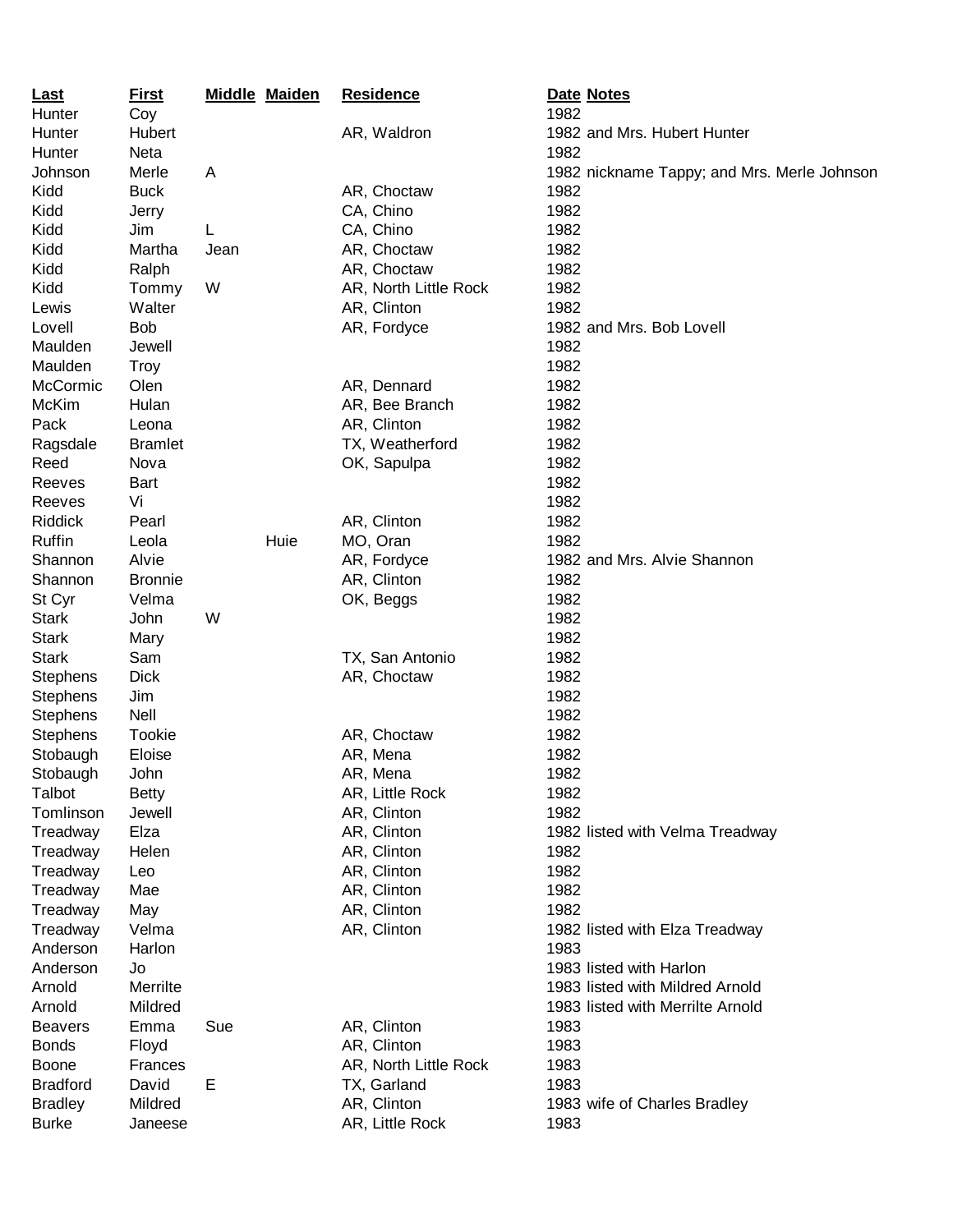| <b>Last</b>     | <b>First</b>   |   | <b>Middle Maiden</b> | <b>Residence</b>         | Date Notes                        |
|-----------------|----------------|---|----------------------|--------------------------|-----------------------------------|
| Cates           | <b>Bernice</b> |   |                      | AR, Clinton              | 1983                              |
| Cates           | Marlin         |   |                      | AR, Clinton              | 1983                              |
| Cooper          | Lloyd          |   |                      | AR, Clinton              | 1983                              |
| Cooper          | Penzel         |   |                      | AR, Clinton              | 1983                              |
| Dunn            | Eula           |   | Huie                 | MO, Kennett              | 1983                              |
| Dunn            | Ruben          |   |                      | MO, Kennett              | 1983                              |
| Eaton           | Junius         |   |                      | AR, Little Rock          | 1983                              |
| Eaton           | Muriel         |   |                      | AR, Little Rock          | 1983                              |
| Eubanks         | Elva           |   |                      | AR, Choctaw              | 1983                              |
| Eubanks         | Maurice        |   |                      |                          | 1983                              |
| Fanning         | Harvey         |   |                      |                          | 1983                              |
| Hagan           | [illegible]    |   |                      | OK, Muskogee             | 1983 and Mrs? Hagan               |
| Hagan           | Jerry          | D |                      | OK, Muskogee             | 1983 and Mrs Jerry D Hagan        |
| Hagan           | Mickey         |   |                      | OK, Muskogee             | 1983 listed with Pete Hagan       |
| Hagan           | Pete           |   |                      | OK, Muskogee             | 1983 listed with Mickey Hagan     |
| Harris          | Bill           |   |                      |                          | 1983 listed with Mary Harris      |
| Harris          |                |   |                      |                          | 1983 listed with Bill Harris      |
|                 | Mary           |   |                      |                          |                                   |
| Hernandez       | Oralea         |   |                      | Mexicali Baja California | 1983                              |
| Holloway        | Harold         |   |                      |                          | 1983 and daughter                 |
| Hooten          | Darrell        |   |                      |                          | 1983                              |
| Hubbard         | Katheryn       |   |                      | AR, Clinton              | 1983 listed with Lonzo Hubbard    |
| Hubbard         | Lonzo          |   |                      | AR, Clinton              | 1983 listed with Katheryn Hubbard |
| Hunter          | Coy            |   |                      | AR, Morrilton            | 1983                              |
| Hunter          | Hubert         |   |                      | AR, Waldron              | 1983 and Mrs. Hubert Hunter       |
| Hunter          | Neta           |   |                      | AR, Morrilton            | 1983                              |
| Jones           | Essie          |   |                      |                          | 1983 listed with Grant Jones      |
| Jones           | Grant          |   |                      |                          | 1983 listed with Essie Jones      |
| Jones           | Homer          |   |                      | AR, Clinton              | 1983                              |
| Jones           | Sula           |   |                      | AR, Clinton              | 1983                              |
| Kidd            | Jean           |   |                      | AR, Choctaw              | 1983                              |
| Kidd            | Ralph          |   |                      | AR, Choctaw              | 1983                              |
| Maulden         | <b>Troy</b>    |   |                      | AR, Clinton              | 1983 and Mrs. Troy Maulden        |
| McAlister       | Clara          |   |                      | AR, Clinton              | 1983                              |
| McCormic        | Olen           |   |                      | AR, Clinton              | 1983                              |
| Mendenhall      | L              | R |                      | OK, Muskogee             | 1983 and Mrs L R Mendenhall       |
| Mendenhall      | Larry          | Е |                      | NM, Roswell              | 1983                              |
| Mendenhall      | Lother         |   |                      | NM, Tatum                | 1983 and Mrs Lother Mendenhall    |
| Morgan          | Minnie         |   |                      | CA, Vallejo              | 1983                              |
| Pack            | Leona          |   |                      | AR, Clinton              | 1983                              |
| Reeve           | Carrie         |   |                      | NM, Artesia              | 1983                              |
| Reeves          | <b>Hillos</b>  |   |                      | AR, Clinton              | 1983 and Mrs Hillos Reeves        |
| Renfroe         | Charles        |   |                      | AR, Cotter               | 1983                              |
| Renfroe         | Hazel          |   |                      | AR, Cotter               | 1983                              |
| <b>Riddick</b>  | Pearl          |   |                      | AR, Clinton              | 1983                              |
| Rogers          | Inez           |   | <b>Bowling</b>       |                          | 1983                              |
| Shannon         | Jane           |   |                      |                          | 1983 listed with Jim Shannon      |
| Shannon         | Jim            |   |                      |                          | 1983 listed with Jane Shannon     |
| Shannon         | Sam            |   |                      |                          | 1983 and Mrs Sam Shannon, Sr      |
| Shannon         | <b>Troy</b>    |   |                      |                          | 1983                              |
| <b>Stark</b>    | John           | W |                      | AR, Heber Springs        | 1983                              |
| <b>Stark</b>    | Sam            |   |                      | TX, San Antonio          | 1983                              |
| <b>Stephens</b> | Dan            |   |                      |                          | 1983                              |
| <b>Stephens</b> | <b>Dick</b>    |   |                      |                          | 1983 listed with Tookie Stephens  |
|                 |                |   |                      |                          |                                   |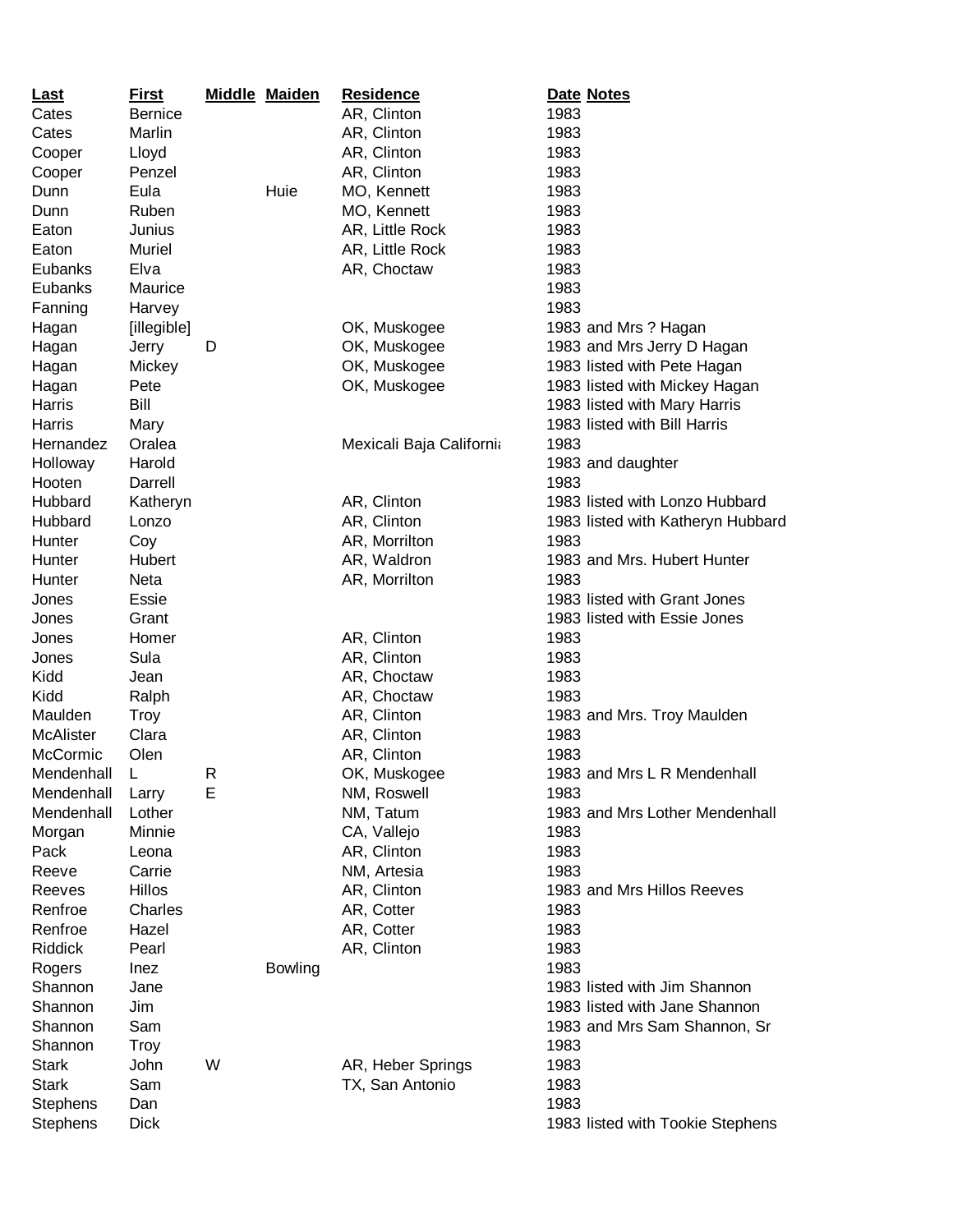| Last             | <b>First</b>   |      | <b>Middle Maiden</b> | <b>Residence</b>       | Date Notes                        |
|------------------|----------------|------|----------------------|------------------------|-----------------------------------|
| <b>Stephens</b>  | George         |      |                      |                        | 1983                              |
| <b>Stephens</b>  | Tookie         |      |                      |                        | 1983 listed with Dick Stephens    |
| Stobaugh         | Audree         |      |                      | AR, Clinton            | 1983                              |
| Stobaugh         | John           |      |                      | AR, Mena               | 1983                              |
| Stobaugh         | Wendell        |      |                      |                        | 1983                              |
| <b>Sumners</b>   | Clarence C     |      |                      | AR, Clinton            | 1983                              |
| Treadway         | Elza           |      |                      | AR, Clinton            | 1983                              |
| Treadway         | Helen          |      |                      | AR, Clinton            | 1983                              |
| Treadway         | Leo            |      |                      | AR, Clinton            | 1983                              |
| Treadway         | May            |      |                      | AR, Clinton            | 1983                              |
| Treadway         | Velma          |      |                      | AR, Clinton            | 1983                              |
| Walker           | Odis           |      |                      |                        | 1983                              |
| Walker           | Wilma          |      |                      |                        | 1983                              |
| Anderson         | Carl           |      |                      |                        | 1984                              |
| Anderson         | Effie          |      |                      |                        | 1984                              |
| Anderson         | Harlon         |      |                      |                        | 1984                              |
| Anderson         | Jo             |      |                      |                        | 1984                              |
| Anderson         | Leon           |      |                      |                        | 1984                              |
| <b>Barfield</b>  | Madean         |      |                      | AR, Morrilton          | 1984                              |
| <b>Bonds</b>     | Floyd          |      |                      |                        | 1984                              |
| <b>Boone</b>     | Frances        |      |                      | AR, North Little Rock  | 1984                              |
| <b>Boone</b>     | Frances        |      | Eubanks              | AR, North Little Rock  | 1984                              |
| <b>Bowling</b>   | Inez           |      |                      | AR, Clinton            | 1984                              |
| Carson           | Helen          |      | Jennings             | CA, Redding            | 1984                              |
| Cates            | <b>Bernice</b> |      |                      | AR, Choctaw            | 1984 listed with Marlin Cates     |
| Cates            | Marlin         |      |                      | AR, Choctaw            | 1984 listed with Bernice Cates    |
| Cooper           | Lloyd          |      |                      | AR, Clinton            | 1984                              |
|                  | Penzel         |      |                      | AR, North Little Rock  | 1984                              |
| Cooper<br>Cullum |                |      |                      |                        | 1984 listed with Lane Cullum      |
| Cullum           | Helen          |      |                      | AZ, Flagstaff          |                                   |
|                  | Lane           |      |                      | AZ, Flagstaff          | 1984 listed with Helen Cullum     |
| Cullum           | Maud           |      |                      |                        | 1984                              |
| Davis            | <b>Betty</b>   | Jo   |                      | Anderson AR, Jonesboro | 1984                              |
| Dunn             | Yewell         |      |                      | AR, Heber Springs      | 1984                              |
| Duvall           | <b>Billie</b>  |      | Jennings             | AR, Conway             | 1984 says Willie R in parenthesis |
| Eubanks          | Elva           |      |                      | AR, Clinton            | 1984                              |
| Eubanks          | Faye           |      |                      | AR, North Little Rock  | 1984                              |
| Eubanks          | Maurice        |      |                      | AR, North Little Rock  | 1984                              |
| Gooden           | <b>Boyce</b>   |      |                      | MO, Bragg City         | 1984                              |
| Gooden           | <b>Boyce</b>   |      |                      | MO, Bragg City         | 1984                              |
| Gooden           | Jean           |      |                      | MO, Bragg City         | 1984                              |
| Harris           | Mary           |      |                      | AR, Pottsville         | 1984                              |
| Hice             | Nova           |      |                      | AR, Bee Branch         | 1984                              |
| Hubbard          | Katheryn       |      |                      | AR, Clinton            | 1984                              |
| Hubbard          | Lonzo          |      |                      | AR, Clinton            | 1984                              |
| Hunter           | Coy            |      |                      | AR, Morrilton          | 1984                              |
| Hunter           | Hubert         |      |                      | AR, Waldron            | 1984 listed with Naomi Hunter     |
| Hunter           | Naomi          |      |                      | AR, Waldron            | 1984 listed with Hubert Hunter    |
| Hunter           | Neta           |      |                      | AR, Morrilton          | 1984                              |
| Jennings         | <b>Bess</b>    |      |                      | AR, Clinton            | 1984                              |
| Jennings         | Dollie         |      |                      | AR, Conway             | 1984                              |
| Jennings         | Ernest         | D    |                      | AR, Clinton            | 1984                              |
| Jennings         | Sam            |      |                      | FL, Coral Beach        | 1984                              |
| Kidd             | Martha         | Jean |                      | Stephens AR, Choctaw   | 1984                              |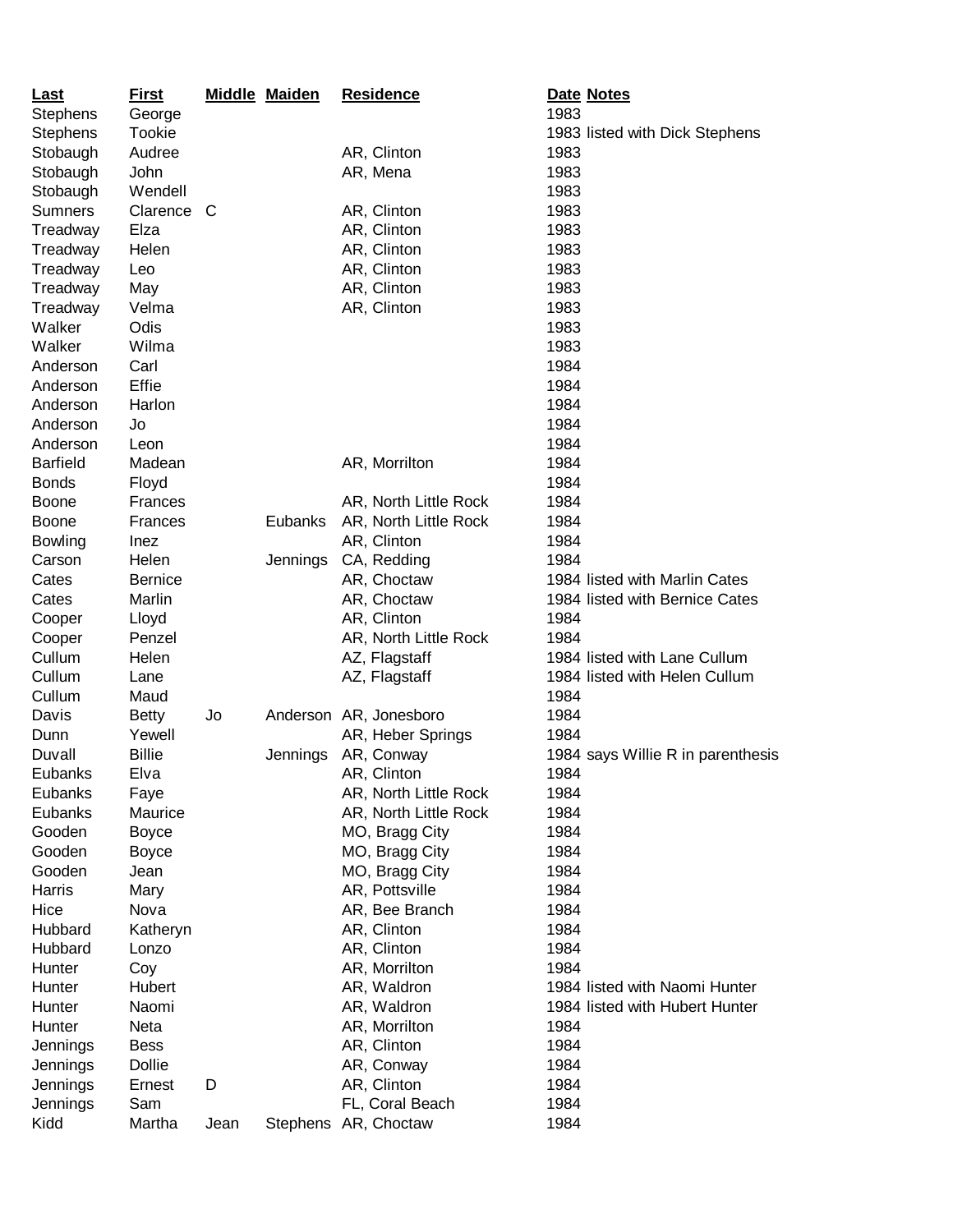| <b>Last</b>     | <b>First</b>   |              | <b>Middle Maiden</b> | <b>Residence</b>      | Date Notes                               |
|-----------------|----------------|--------------|----------------------|-----------------------|------------------------------------------|
| Kidd            | Ralph          |              |                      | AR, Choctaw           | 1984                                     |
| Kidd            | Tommy          | W            |                      | AR, North Little Rock | 1984                                     |
| Koone           | Ollie          | <b>Belle</b> | Goats                | AR, North Little Rock | 1984                                     |
| Koone           | Valerie        |              |                      | AR, North Little Rock | 1984                                     |
| <b>McKim</b>    | Hulan          |              |                      | AR, Bee Branch        | 1984                                     |
| McPherson       | <b>Bernice</b> |              |                      | MO, Kennett           | 1984                                     |
| Reeves          | Hobart         |              |                      |                       | 1984                                     |
| Reeves          | Vina           |              | Emerson              |                       | 1984                                     |
| Renfroe         | Charles        |              |                      | OK, Cotter            | 1984 and Mrs Charles Renfroe             |
| Rhoades         | Claude         |              |                      | AR, North Little Rock | 1984 listed with Iris Rhoades            |
| Rhoades         | Iris           |              |                      | AR, North Little Rock | 1984 listed with Claude Rhoades          |
| <b>Roberts</b>  | Harry          | L            |                      | AR, Clinton           | 1984                                     |
| Roberts         | Lillian        |              |                      | AR, Clinton           | 1984                                     |
| Shannon         | Alvie          |              |                      | AR, Fordyce           | 1984                                     |
| Shannon         | Chlorine       |              |                      | AR, Fordyce           | 1984                                     |
| Shannon         | Jane           |              |                      | FL, Ft Myers          | 1984                                     |
| Shannon         | Jim            |              |                      | FL, Ft Myers          | 1984                                     |
| <b>Stark</b>    | John           |              |                      | AR, Heber Springs     | 1984                                     |
| <b>Stark</b>    | Sam            |              |                      | TX, San Antonio       | 1984                                     |
| <b>Stephens</b> | Dan            | D            |                      |                       | 1984                                     |
| <b>Stephens</b> | <b>Dick</b>    |              |                      | AR, Choctaw           | 1984 listed with Tookie Stephens         |
| <b>Stephens</b> | Jimmie         |              |                      |                       | 1984                                     |
| <b>Stephens</b> | S              | R            |                      | AR, Clinton           | 1984                                     |
| <b>Stephens</b> | Tookie         |              |                      | AR, Choctaw           | 1984 listed with Dick Stephens           |
| Stobaugh        | John           |              |                      | AR, Mena              | 1984 and Mrs John Stobaugh               |
| Treadway        | Elza           |              |                      |                       | 1984                                     |
| Treadway        | Mae            |              |                      |                       | 1984                                     |
| Treadway        | Velma          |              |                      |                       | 1984                                     |
| Walker          | Odis           |              |                      |                       | 1984                                     |
| Walker          | Wilma          |              |                      |                       | 1984                                     |
| Williams        | Charlsie       |              | Gooden               |                       | 1984                                     |
| Anderson        | Carl           |              |                      | CA                    | 1985                                     |
| Anderson        | Effie          |              |                      |                       | 1985                                     |
| Anderson        | Harlon         |              |                      | AR, Choctaw           | 1985 listed with Jo Anderson             |
| Anderson        | Jo             |              |                      | AR, Choctaw           | 1985 listed with Harlon Anderson         |
| Anderson        | Leon           |              |                      |                       | 1985                                     |
| <b>Barnes</b>   | Lavon          |              |                      | CA, Roseville         | 1985 dau of Charles and Hazel Renfroe    |
| <b>Bonds</b>    | Floyd          |              |                      | AR, Clinton           | 1985                                     |
| Bowling         | Inez           |              |                      | AR, Clinton           | 1985                                     |
| <b>Bradford</b> | Everett        |              |                      | TX, Garland           | 1985                                     |
| <b>Bradford</b> | Guynith        |              |                      | TX, Garland           | 1985                                     |
| <b>Burnett</b>  | Irma           |              |                      | AR, Clinton           | 1985                                     |
| Chapman         | Guenevire      |              |                      | CA, Roseville         | 1985 grand dau of Chas and Hazel Renfroe |
| Cooper          | Lloyd          |              |                      | AR, Clinton           | 1985                                     |
| Cooper          | Penzel         |              |                      | AR, Clinton           | 1985                                     |
| Dunn            | Eula           |              |                      | MO, Kennett           | 1985 listed with Ruben Dunn              |
| Dunn            | Ruben          |              |                      | MO, Kennett           | 1985 listed with Eula Dunn               |
| Dunn            | William        |              |                      | MO, Kennett           | 1985                                     |
| Eaton           | Junius         |              |                      |                       | 1985                                     |
| Eubanks         | Elva           |              |                      | AR, Clinton           | 1985                                     |
| Fanning         | Harvey         |              |                      | AR, Little Rock       | 1985                                     |
| Gooden          | Clara          |              |                      | AR, Clinton           | 1985                                     |
| Gooden          | Homer          |              |                      | AR, Conway            | 1985                                     |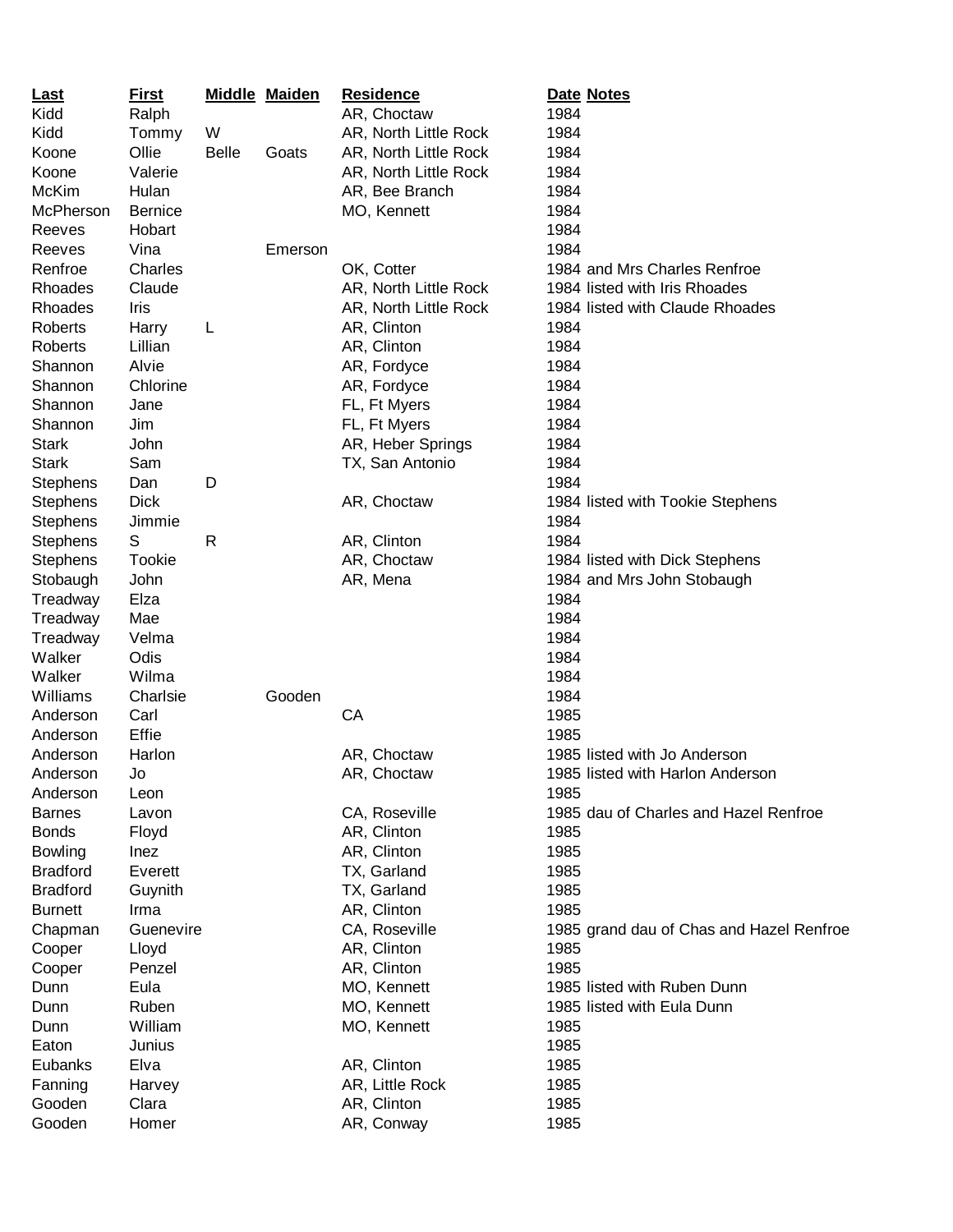| <u>Last</u>     | <u>First</u>   |   | <b>Middle Maiden</b> | <b>Residence</b>          |      | Date Notes                      |
|-----------------|----------------|---|----------------------|---------------------------|------|---------------------------------|
| Gooden          | Lela           |   |                      | AR, Searcy                |      | 1985 listed with Lowell Gooden  |
| Gooden          | Lowell         |   |                      | AR, Searcy                |      | 1985 listed with Lela Gooden    |
| Harris          | Bill           |   |                      |                           | 1985 |                                 |
| Harris          | Mary           |   | Suggs                |                           |      | 1985 wife of Bill Harris        |
| Holloway        | Harold         |   |                      |                           | 1985 |                                 |
| Hooten          | Darrell        |   |                      | AR, Heber Springs         | 1985 |                                 |
| Hubbard         | Katheryn       |   | Smith                |                           |      | 1985 wife of Lonzo Hubbard      |
| Hubbard         | Lonzo          |   |                      |                           | 1985 |                                 |
| Huie            | Hulon          |   |                      | TX, Austin                | 1985 |                                 |
| Huie            | Layne          |   |                      | AR, Clinton               | 1985 |                                 |
| Hunter          | Coy            |   |                      | AR, Morrilton             |      | 1985 listed with Neta Hunter    |
| Hunter          | Hubert         |   |                      | AR, Waldron               |      | 1985 listed with Naomi Hunter   |
| Hunter          | Naomi          |   |                      | AR, Waldron               |      | 1985 listed with Hubert Hunter  |
| Hunter          | Neta           |   |                      | AR, Morrilton             |      | 1985 listed with Coy Hunter     |
| Jennings        | C              | B |                      | AR, Russellville          |      | 1985 and Mrs C B Jennings       |
| Jones           | Wilda          | J |                      | AR, Clinton               | 1985 |                                 |
| Kidd            | Amelia         |   |                      | AR, Choctaw               | 1985 |                                 |
| Kidd            | Jean           |   |                      | AR, Clinton               | 1985 |                                 |
| Kidd            | Ralph          |   |                      |                           | 1985 |                                 |
| Kidd            | Tommy          | W |                      | AR, Choctaw               | 1985 |                                 |
| Lovell          | Hilda          |   |                      | AR, Conway                |      | 1985 listed with Rex Lovell     |
| Lovell          | Rex            |   |                      |                           |      | 1985 listed with Hilda Lovell   |
| Lovell          |                |   |                      | AR, Conway<br>AR, Fordyce |      |                                 |
|                 | Robert         |   |                      |                           |      | 1985 Bob; and Mrs Robert Lovell |
| Maulden         | Jewell         |   |                      | AR, Clinton               | 1985 |                                 |
| Maulden         | Troy           |   |                      | AR, Clinton               | 1985 |                                 |
| <b>McKim</b>    | Hulen          |   |                      | AR, Bee Branch            | 1985 |                                 |
| Millard         | Pearl          |   | Rainwater            |                           | 1985 |                                 |
| Privett         | Oueta          |   | Mahan                | AR, Damascus              | 1985 |                                 |
| Rainwater       | Sherman        |   |                      | AR, Clinton               | 1985 |                                 |
| Ramsey          | Anna           |   |                      | AR, Ft Smith              | 1985 |                                 |
| Ramsey          | May            |   |                      | AR, Judsonia              | 1985 |                                 |
| Renfroe         | Charles        |   |                      | AR, Cotter                | 1985 |                                 |
| Renfroe         | Hazel          |   |                      | AR, Cotter                | 1985 |                                 |
| <b>Riddick</b>  | Pearl          |   |                      |                           | 1985 |                                 |
| Rogers          | Dale           |   |                      | AR, Little Rock           | 1985 |                                 |
| Shannon         | <b>Bronnie</b> |   |                      | AR, Clinton               | 1985 |                                 |
| Shannon         | Sam            |   |                      |                           | 1985 |                                 |
| Shannon         | <b>Troy</b>    |   |                      | AR, Clinton               | 1985 |                                 |
| <b>Stark</b>    | John           |   |                      | AR, Heber Springs         | 1985 |                                 |
| Stephens        | George         |   |                      |                           | 1985 |                                 |
| <b>Stephens</b> | Jim            |   |                      | AR, Choctaw               | 1985 |                                 |
| <b>Stephens</b> | Nell           |   |                      | AR, Choctaw               | 1985 |                                 |
| Stobaugh        | Roy            |   |                      | AR, Conway                |      | 1985 and Mrs Roy Stobaugh       |
| Stobaugh        | Wendell        |   |                      | AR, Little Rock           | 1985 |                                 |
| Story           | Maeola         |   |                      | AR, Culpepper Mtn         | 1985 |                                 |
| <b>Summers</b>  | Clarence       |   |                      | AR, Clinton               | 1985 |                                 |
| Treadway        | Elza           |   |                      | AR, Clinton               | 1985 |                                 |
| Treadway        | Mae            |   |                      | AR, Clinton               | 1985 |                                 |
| Walker          | Odis           |   |                      | AR, Clinton               | 1985 |                                 |
| Walker          | Wilma          |   |                      | AR, Clinton               | 1985 |                                 |
| Whillock        | Ruth           |   |                      |                           | 1985 |                                 |
| Aldridge        | Jon            |   |                      | MO, Lake St Louis         | 1986 |                                 |
| Aldridge        | Marty          |   |                      | MO, Lake St Louis         | 1986 |                                 |
|                 |                |   |                      |                           |      |                                 |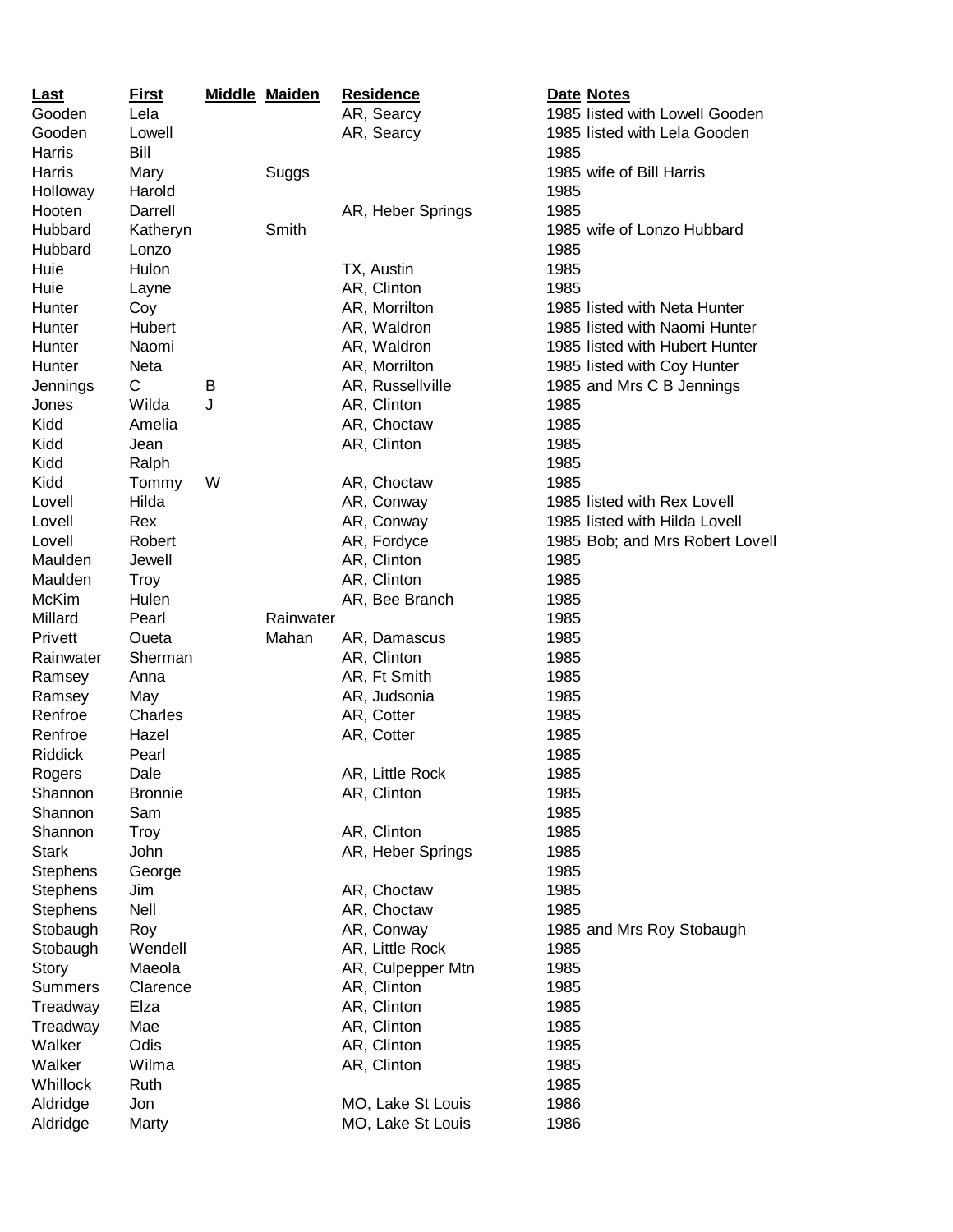| Last           | <u>First</u>   |      | <b>Middle Maiden</b> | <b>Residence</b>     | Date Notes                        |
|----------------|----------------|------|----------------------|----------------------|-----------------------------------|
| Anderson       | Harlon         |      |                      |                      | 1986 listed with Jo Anderson      |
| Anderson       | Jo             |      |                      |                      | 1986 listed with Harlon Anderson  |
| <b>Barlow</b>  | Lena           |      |                      | CA, Anzo             | 1986 listed with Virgil Barlow    |
| <b>Barlow</b>  | Virgil         |      |                      | CA, Anzo             | 1986 listed with Lena Barlow      |
| <b>Black</b>   | Pauline        |      |                      |                      | 1986                              |
| <b>Bonds</b>   | Floyd          |      |                      |                      | 1986                              |
| <b>Bowling</b> | Inez           |      |                      | AR, Clinton          | 1986                              |
| <b>Bradley</b> | <b>Betty</b>   |      |                      | AR, Clinton          | 1986 listed with Robert Bradley   |
| <b>Bradley</b> | Robert         |      |                      | AR, Clinton          | 1986 listed with Betty Bradley    |
| <b>Brown</b>   | Clem           |      |                      |                      | 1986                              |
| <b>Burnett</b> | Irma           |      |                      | AR, Clinton          | 1986                              |
| Cates          | <b>Bernice</b> |      |                      |                      | 1986 listed with Marlin Cates     |
| Cates          | Marlin         |      |                      |                      | 1986 listed with Bernice Cates    |
| Chandler       | Polly          |      |                      | AR, Heber Springs    | 1986                              |
| Coombs         | <b>Bethel</b>  |      |                      | AR, Little Rock      | 1986                              |
| Cooper         | Lloyd          |      |                      | AR, Clinton          | 1986 listed with Penzel Cooper    |
| Cooper         | Penzel         |      |                      | AR, Clinton          | 1986 listed with Lloyd Cooper     |
| Dunn           | Yewell         |      |                      | AR, Heber Springs    | 1986                              |
| Eubanks        | Elva           |      |                      |                      | 1986                              |
| Griggs         | E              | Κ    |                      | AR, Clinton          | 1986                              |
| Harris         | Bill           |      |                      | AR, Pottsville       | 1986 listed with Mary Harris      |
| Harris         | Mary           |      |                      | AR, Pottsville       | 1986 listed with Bill Harris      |
| Hooten         | Darrell        |      |                      |                      | 1986                              |
| Hubbard        | Katheryn       |      |                      | AR, Clinton          | 1986 listed with Lonzo Hubbard    |
| Hubbard        | Lonzo          |      |                      | AR, Clinton          | 1986 listed with Katheryn Hubbard |
| Huie           | Layne          |      |                      | AR, Clinton          | 1986                              |
| Hunter         | <b>Bernice</b> |      |                      |                      | 1986                              |
| Kidd           | Jean           |      |                      |                      | 1986 listed with Ralph W Kidd     |
| Kidd           | Ralph          | W    |                      |                      | 1986 listed with Jean Kidd        |
| Long           | Frank          | D    |                      | AR, Clinton          | 1986                              |
| Long           | Macie          |      |                      | AR, Clinton          | 1986                              |
| Ludy           | Isa            |      |                      |                      | 1986                              |
| Maulden        | Jewell         |      |                      | AR, Clinton          | 1986                              |
| Maulden        | <b>Troy</b>    |      |                      | AR, Clinton          | 1986                              |
| Millard        | Pearl          |      |                      | KS, Rago             | 1986                              |
| Rainwater      | Sherman        |      |                      | AR, Clinton          | 1986                              |
| Ramsey         | Anna           |      |                      | AR, Ft Smith         | 1986                              |
| Ramsey         | May            |      |                      | AR, Judsonia         | 1986                              |
| Rogers         | W              | D    |                      | AR, Bryant           | 1986                              |
| Shannon        | <b>Bronnie</b> |      |                      |                      | 1986                              |
| Shannon        | <b>Troy</b>    |      |                      | AR, Clinton          | 1986                              |
| <b>Stark</b>   | John           |      |                      | AR, Heber Springs    | 1986                              |
| <b>Stark</b>   | Mary           | J    |                      | AR, Heber Springs    | 1986                              |
| Treadway       | Elza           |      |                      | AR, Clinton          | 1986                              |
| Treadway       | May            |      |                      | AR, Clinton          | 1986                              |
| Walker         | Odis           |      |                      |                      | 1986 listed with Wilma Walker     |
| Walker         | Wilma          |      |                      |                      | 1986 listed with Odis Walker      |
| Wilson         | Noel           |      |                      |                      | 1986                              |
| Anderson       | Harlon         |      |                      |                      | 1987 listed with Jo Anderson      |
| Anderson       | Jo             |      |                      |                      | 1987 listed with Harlon Anderson  |
| <b>Barlow</b>  | Lena           | Maye | Kidd                 | CA, Anza.            | 1987                              |
| <b>Barlow</b>  | Virgil         |      |                      | CA, Anza.            | 1987                              |
| <b>Binns</b>   | Ann            |      |                      | Stephens AR, Choctaw | 1987                              |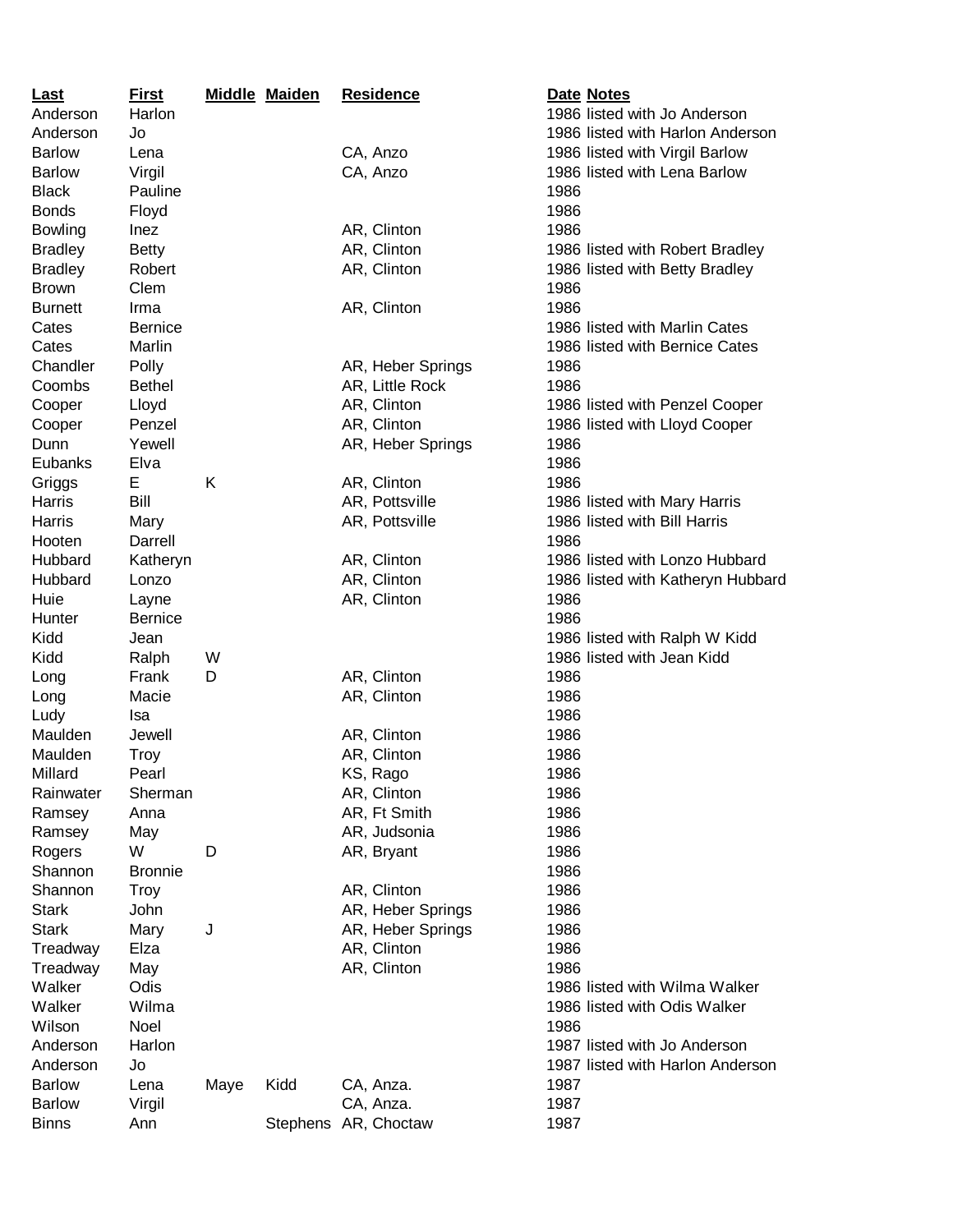| <b>Last</b>     | <b>First</b>   |         | <b>Middle Maiden</b> | <b>Residence</b>      |      | Date Notes                       |
|-----------------|----------------|---------|----------------------|-----------------------|------|----------------------------------|
| <b>Black</b>    | Pauline        |         |                      |                       | 1987 |                                  |
| <b>Boone</b>    | Frances        |         |                      | AR, North Little Rock | 1987 |                                  |
| <b>Bowling</b>  | Inez           |         |                      | AR, Clinton           | 1987 |                                  |
| <b>Bowling</b>  | Inez           |         |                      | AR, Clinton           | 1987 |                                  |
| <b>Bradford</b> |                | Everett |                      |                       |      | 1987 listed as Deceased          |
| <b>Bradley</b>  | <b>Betty</b>   | L       |                      | AR, Clinton           |      | 1987 listed with Robert Bradley  |
| <b>Bradley</b>  | Robert         |         |                      | AR, Clinton           |      | 1987 listed with Betty L Bradley |
| <b>Bridges</b>  | Jacqueline     |         |                      | MO, Kennett           | 1987 |                                  |
| <b>Brown</b>    | Clemmie        |         | Privitt              | AR, Shirley           | 1987 |                                  |
| <b>Burnett</b>  | Irma           |         |                      | AR, Clinton           | 1987 |                                  |
| Cates           | <b>Bernice</b> |         |                      | AR, Clinton           |      | 1987 listed with Marlin Cates    |
| Cates           | Marlin         |         |                      | AR, Clinton           |      | 1987 listed with Bernice Cates   |
| Cooper          | Lloyd          |         |                      | AR, Clinton           |      | 1987 listed with Penzel Cooper   |
| Cooper          | Penzel         |         |                      | AR, Clinton           |      | 1987 listed with Lloyd Cooper    |
| Dunn            | Eula           |         |                      | MO, Kennett           |      | 1987 listed with Ruben Dunn      |
| Dunn            | Ruben          |         |                      | MO, Kennett           |      | 1987 listed with Eula Dunn       |
| Eubanks         | Elva           |         |                      | AR, Clinton           | 1987 |                                  |
| Fisher          | Clyde          |         |                      | OR, Medford           |      | 1987 listed with Thelma Fisher   |
| Fisher          | Thelma         |         |                      | OR, Medford           |      | 1987 listed with Clyde Fisher    |
| Gentry          | Martha         |         |                      | OR, Medford           | 1987 |                                  |
| Gooden          | Lela           |         |                      | AR, Searcy            |      | 1987 listed with Lowell Gooden   |
| Gooden          | Lowell         |         |                      | AR, Searcy            |      | 1987 listed with Lela Gooden     |
| Harris          | Bill           |         |                      | AR, Pottsville        |      | 1987 listed with Mary Harris     |
| Harris          | Mary           |         |                      | AR, Pottsville        |      | 1987 listed with Bill Harris     |
| Hawkins         | Jimmy          |         |                      | AR, Little Rock       | 1987 |                                  |
| Hill            | Wanda          |         |                      | AR, Marianna          | 1987 |                                  |
| Holloway        | Harold         |         |                      | MO, Hornersville      |      | 1987 doctor                      |
| Hooten          | Darrell        |         |                      | AR, Heber Springs     | 1987 |                                  |
| Huie            | Layne          |         |                      |                       | 1987 |                                  |
| Hunter          | Coy            |         |                      | AR, Morrilton         |      | 1987 listed with Neta Hunter     |
| Hunter          | Coy            |         |                      | AR, Morrilton         | 1987 |                                  |
| Hunter          | Hubert         |         |                      | AR, Waldron           |      | 1987 listed with Naomi Hunter    |
| Hunter          | Naomi          |         |                      | AR, Waldron           |      | 1987 listed with Hubert Hunter   |
| Hunter          | Neta           |         |                      | AR, Morrilton         |      | 1987 listed with Coy Hunter      |
| Hunter          | Neta           |         |                      |                       | 1987 |                                  |
| Jennings        | Derwyn         |         |                      | TX, Houston           | 1987 |                                  |
| Kidd            | <b>Buck</b>    |         |                      | AR, Choctaw           | 1987 |                                  |
| Kidd            | Jean           |         |                      | AR, Choctaw           | 1987 |                                  |
| Kidd            | Jean           |         |                      | AR, Choctaw           | 1987 |                                  |
| Kidd            | Jerry          |         |                      | CA, Chino             |      | 1987 listed with Jim Kidd        |
| Kidd            | Jim            |         |                      | CA, Chino             |      | 1987 listed with Jerry Kidd      |
| Kidd            | Lane           | C       |                      | AR, Little Rock       | 1987 |                                  |
| Kidd            | Leonard        |         |                      | AR, Clinton           | 1987 |                                  |
| Kidd            | Penzil         |         |                      | AR, Clinton           | 1987 |                                  |
| Kidd            | Ralph          |         |                      | AR, Choctaw           | 1987 |                                  |
| Kidd            |                |         |                      |                       | 1987 |                                  |
|                 | Ralph          |         | Kidd                 | AR, Clinton           |      |                                  |
| Koone           | Opal           |         |                      | AR, Clinton           | 1987 |                                  |
| Maulden         | Jewell         |         |                      | AR, Clinton           | 1987 |                                  |
| Maulden         | Jewell         |         |                      | AR, Clinton           | 1987 |                                  |
| Maulden         | <b>Troy</b>    |         |                      | AR, Clinton           | 1987 |                                  |
| Maulden         | <b>Troy</b>    |         |                      | AR, Clinton           | 1987 |                                  |
| McCormac        |                | Essie   |                      |                       |      | 1987 listed as Deceased          |
| McKim           | Hulon          |         |                      | AR, Bee Branch        | 1987 |                                  |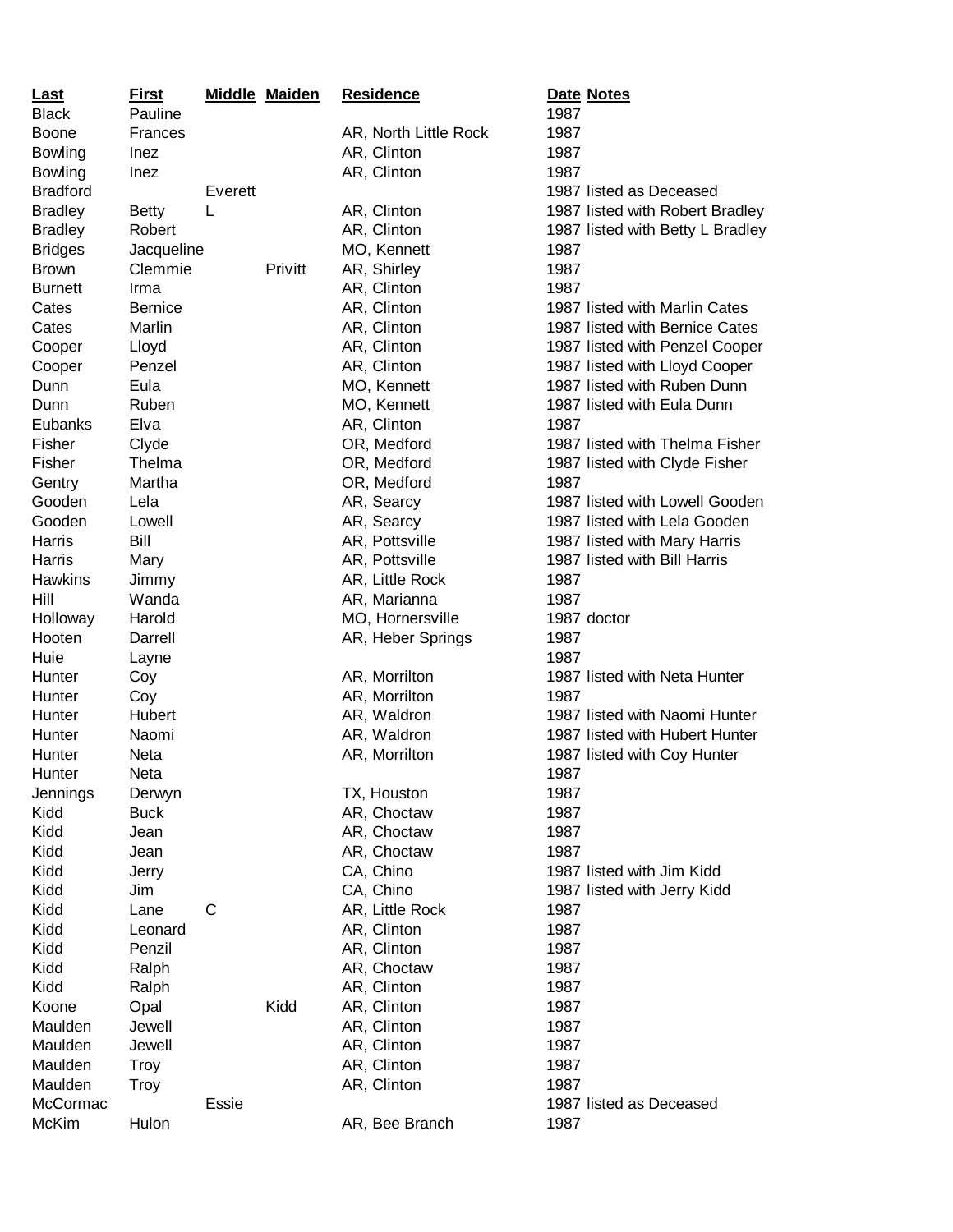| Last            | <b>First</b>    |        | <b>Middle Maiden</b> | <b>Residence</b>  | Date Notes                               |
|-----------------|-----------------|--------|----------------------|-------------------|------------------------------------------|
| Ramsey          | May             |        |                      | AR, Judsonia      | 1987                                     |
| Ramsey          | May             |        |                      |                   | 1987                                     |
| Reed            | Odis            |        |                      | AR, Clinton       | 1987 and Mrs Odis Reed                   |
| Renfroe         | Charles         |        |                      | AR, Cotter        | 1987                                     |
| Renfroe         | Hazel           |        |                      | AR, Cotter        | 1987                                     |
| Riddick         | Pearl           |        |                      | AR, Clinton       | 1987                                     |
| Shannon         | <b>Troy</b>     |        |                      | AR, Clinton       | 1987                                     |
| Smith           | Festus          |        |                      | TX, Harper        | 1987                                     |
| Smith           | Lillian         |        |                      | TX, Harper        | 1987                                     |
| Stanford        | Norma           | Ruth   | Privitt              | AR, Bay           | 1987                                     |
| <b>Stark</b>    | John            |        |                      | AR, Heber Springs | 1987                                     |
| <b>Stark</b>    | Mary            |        |                      | AR, Heber Springs | 1987                                     |
| <b>Stephens</b> |                 | George |                      |                   | 1987 listed as Deceased                  |
| Stobaugh        | Wendell         |        |                      | AR, Little Rock   | 1987                                     |
| Suggs           | James           |        |                      | TX, Aspermont     | 1987                                     |
| Sumners         | Clarence        | C      |                      | AR, Clinton       | 1987                                     |
| Treadway        | Elza            |        |                      |                   | 1987                                     |
| Walker          | Odis            |        |                      |                   | 1987                                     |
| Walker          | Wilma           |        |                      |                   | 1987                                     |
| Anderson        | Harlon          |        |                      |                   | 1988 listed with Jo Anderson             |
| Anderson        | Jo              |        |                      |                   | 1988 listed with Harlon Anderson         |
| <b>Bryant</b>   | Jann            |        |                      | AR, Conway        | 1988 listed with Zach and Melanie Bryant |
|                 |                 |        |                      |                   |                                          |
| <b>Bryant</b>   | Melanie<br>Zach |        |                      | AR, Conway        | 1988 listed with Jann and Zach Bryant    |
| <b>Bryant</b>   |                 |        |                      | AR, Conway        | 1988 listed with Jann and Melanie Bryant |
| Cates           | <b>Bernice</b>  |        |                      | AR, Choctaw       | 1988 listed with Marlin Cates            |
| Cates           | Marlin          |        |                      | AR, Choctaw       | 1988 listed with Bernice Cates           |
| Cooper          | Lloyd           |        |                      | AR, Clinton       | 1988 listed with Penzel Cooper           |
| Cooper          | Penzel          |        |                      | AR, Clinton       | 1988 listed with Lloyd Cooper            |
| Davis           | Patsy           |        |                      |                   | 1988 table helper                        |
| Duncan          | Bur             | C      |                      |                   | 1988                                     |
| Duncan          | Dean            |        |                      | AR, Conway        | 1988                                     |
| Duvall          | <b>Billie</b>   |        | Jennings             | AR, Conway        | 1988                                     |
| Gooden          | Clara           |        |                      | AR, Clinton       | 1988                                     |
| Gooden          | Lela            |        |                      | AR, Searcy        | 1988 listed with Lowell Gooden           |
| Gooden          | Lowell          |        |                      | AR, Searcy        | 1988 listed with Lela Gooden             |
| Harris          | Bill            |        |                      |                   | 1988                                     |
| Harris          | Mary            |        |                      |                   | 1988                                     |
| Hubbard         | Katheryn        |        |                      | AR, Clinton       | 1988 listed with Lonzo Hubbard           |
| Hubbard         | Lonzo           |        |                      | AR, Clinton       | 1988 listed with Katheryn Hubbard        |
| Jennings        | C               | B      |                      |                   | 1988                                     |
| Kidd            | Jean            |        |                      | AR, Choctaw       | 1988                                     |
| Kordsmeier      | John            |        |                      | AR, Hampton       | 1988 and Mrs John Kordsmeier             |
| Lovell          | <b>Bob</b>      |        |                      | AR, Fordyce       | 1988 and Mrs Bob Lovell                  |
| McKim           | Hulen           |        |                      | AR, Bee Branch    | 1988                                     |
| <b>Morris</b>   | Dorothy         |        | Jennings             | CA, Los Gatos     | 1988                                     |
| Privett         | Oueta           |        | Mahan                |                   | 1988                                     |
| Ramsey          | Anna            |        |                      | AR, Ft Smith      | 1988                                     |
| Riddick         | Pearl           |        |                      |                   | 1988                                     |
| Shannon         | Sam             |        |                      |                   | 1988                                     |
| Shannon         | <b>Troy</b>     |        |                      |                   | 1988                                     |
| Stanton         | Doris           |        |                      | AR, Heber Springs | 1988                                     |
| Stanton         | Tina            |        |                      | AR, Heber Springs | 1988                                     |
| <b>Stark</b>    | John            |        |                      |                   | 1988                                     |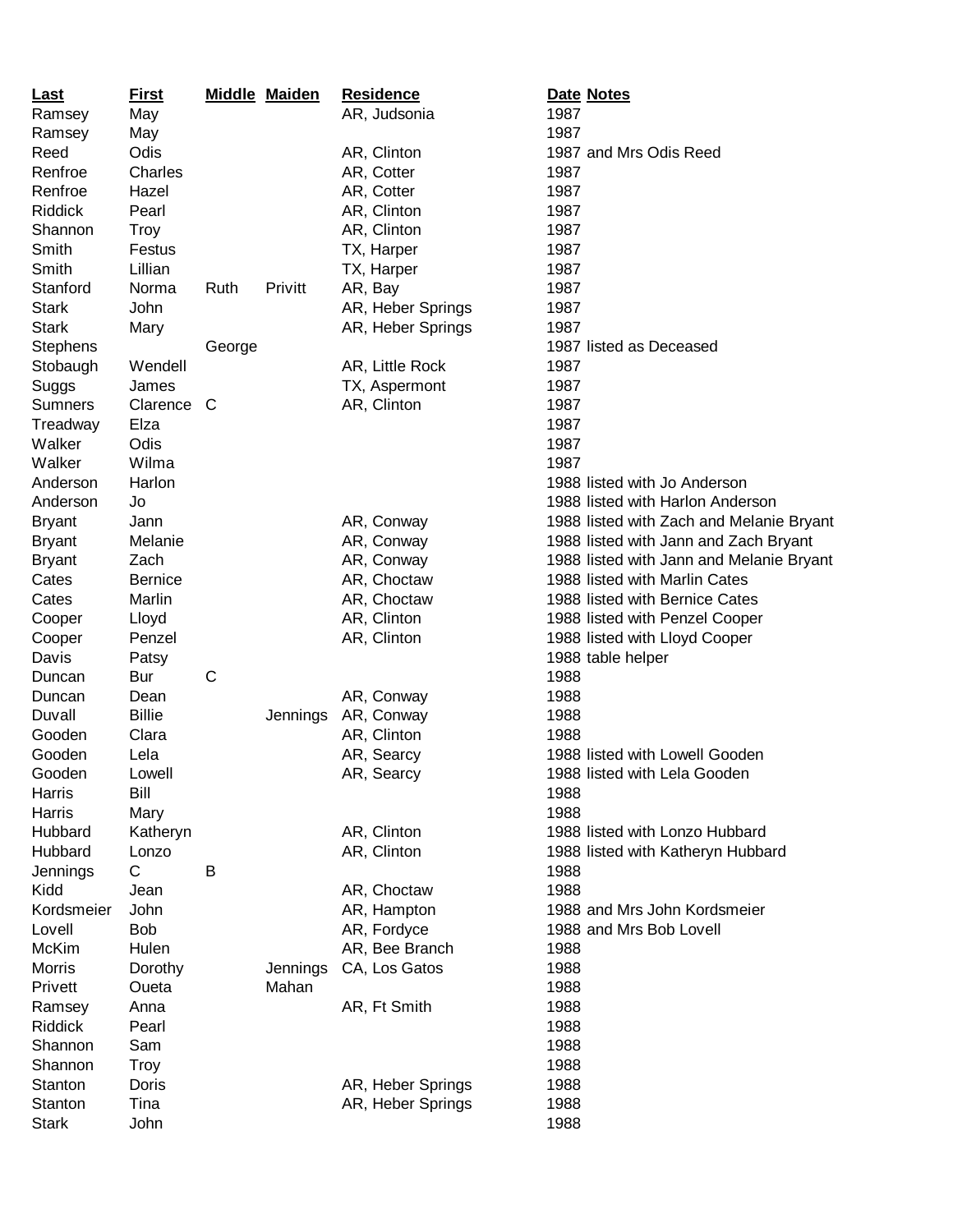| <b>Last</b>    | <u>First</u>   |       | <b>Middle Maiden</b> | <b>Residence</b>      | Date Notes                       |
|----------------|----------------|-------|----------------------|-----------------------|----------------------------------|
| <b>Stark</b>   | Mary           |       |                      |                       | 1988                             |
| Sumners        | Clarence       |       |                      |                       | 1988                             |
| Treadway       | Helen          |       |                      | AR, Clinton           | 1988                             |
| Whisenant      | Genevia        |       |                      |                       | 1988 table helper                |
| Anderson       | Harlon         |       |                      | AR, Scotland          | 1989                             |
| Anderson       | Jo             |       |                      | AR, Scotland          | 1989                             |
| <b>Bowling</b> | Inez           |       |                      | AR, Clinton           | 1989                             |
| <b>Burnett</b> | Irma           |       |                      |                       | 1989                             |
| Cates          | <b>Bernice</b> |       |                      |                       | 1989                             |
| Cates          | Marlin         |       |                      |                       | 1989                             |
| Cooper         | Lloyd          |       |                      | AR, Clinton           | 1989                             |
| Cooper         | Penzel         |       |                      | AR, Clinton           | 1989                             |
| Davis          | Patsy          |       |                      |                       | 1989 table helper                |
| Gooden         | Lela           |       |                      | AR, Searcy            | 1989                             |
| Gooden         | Lowell         |       |                      | AR, Searcy            | 1989                             |
| Hartley        |                |       |                      |                       | 1989                             |
| Hawkins        | Hally          |       | Halbrook             | GA, Crandall          |                                  |
| Hubbard        | Jimmy          |       |                      |                       | 1989                             |
|                | Katheryn       |       |                      | AR, Clinton           | 1989                             |
| Hubbard        | Lonzo          |       |                      | AR, Clinton           | 1989                             |
| Hunter         | <b>Bernice</b> |       |                      |                       | 1989                             |
| Kidd           | Jean           |       |                      | AR, Choctaw           | 1989                             |
| Kidd           | Ralph          | D     |                      |                       | 1989                             |
| Kordsmeier     | John           |       |                      | AR, Hampton           | 1989                             |
| Lack           | Lorna          |       |                      | Halbrook AR, Leslie   | 1989                             |
| Lovell         | <b>Bob</b>     |       |                      | AR, Fodyce            | 1989 and Mrs Bob Lovell          |
| Maulden        | Douglas        |       |                      | LA, Ruston            | 1989 and Mrs Douglas Maulden     |
| Maulden        | Jewell         |       |                      |                       | 1989                             |
| Maulden        | <b>Troy</b>    |       |                      |                       | 1989                             |
| McKim          | Hulon          |       |                      |                       | 1989                             |
| Ramsey         | May            |       |                      | AR, Judsonia          | 1989                             |
| Riddick        | Pearl          |       |                      |                       | 1989                             |
| Shannon        | Sam            |       |                      | AR, Clinton           | 1989                             |
| Shannon        | <b>Troy</b>    |       |                      |                       | 1989                             |
| Smith          | Vancle         |       |                      | AR, Clinton           | 1989                             |
| Stobaugh       | Wendell        |       |                      |                       | 1989                             |
| <b>Sumners</b> | Clarence       |       |                      |                       | 1989                             |
| Walker         | Wilma          |       |                      | AR, Clinton           | 1989                             |
| Whisenant      | Genevia        |       |                      |                       | 1989 table helper                |
| Anderson       | Harlon         |       |                      |                       | 1990 listed with Jo Anderson     |
| Anderson       | Jo             |       |                      |                       | 1990 listed with Harlon Anderson |
| <b>Boone</b>   | Frances        |       |                      | AR, North Little Rock | 1990                             |
| <b>Bowling</b> | Inez           |       |                      | AR, Clinton           | 1990                             |
| <b>Briggs</b>  | Edwin          | A     |                      | AR, Fairfield Bay     | 1990                             |
| <b>Brown</b>   | Clemmie        |       |                      |                       | 1990                             |
| <b>Burnett</b> | Irma           |       |                      |                       | 1990                             |
| Carson         | Helen          |       |                      | CA, Redding           | 1990 listed with Odus Carson     |
| Carson         | Odus           |       |                      | CA, Redding           | 1990 listed with Helen Carson    |
| Coombs         | <b>Bethel</b>  |       |                      | AR, Little Rock       | 1990                             |
| Cooper         | Lloyd          |       |                      | AR, Clinton           | 1990 listed with Penzel Cooper   |
| Cooper         | Penzel         |       |                      | AR, Clinton           | 1990 listed with Lloyd Cooper    |
| Dunn           | Yewell         |       | White                | AR, Heber Springs     | 1990                             |
| <b>Edwards</b> | L              | Marie |                      | FL, Ft Myers          | 1990                             |
| Eubanks        | Dewey          |       |                      | AR, North Little Rock | 1990                             |
|                |                |       |                      |                       |                                  |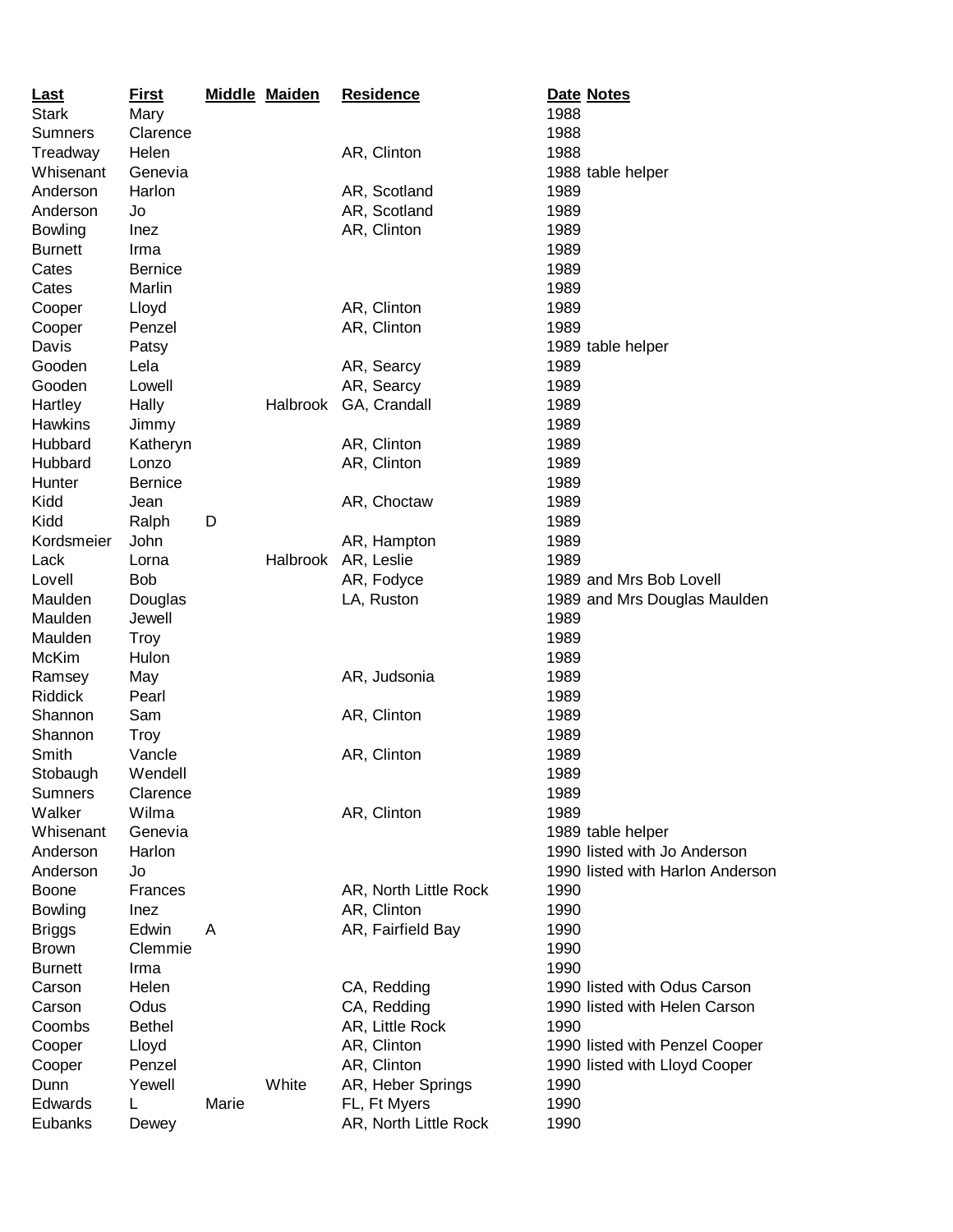| <b>Last</b>    | <b>First</b>   |       | <b>Middle Maiden</b> | <b>Residence</b>  | Date Notes                                                      |
|----------------|----------------|-------|----------------------|-------------------|-----------------------------------------------------------------|
| Eubanks        | Maxene         |       |                      | AZ, Sun City      | 1990 listed with Reuben Eubanks                                 |
| Eubanks        | Reuben         | L     |                      | AZ, Sun City      | 1990 listed with Maxene Eubanks                                 |
| Greer          | Luciea         | M     |                      | AR, Fairfield Bay | 1990                                                            |
| Grice          | <b>Bud</b>     |       |                      |                   | 1990                                                            |
| Grice          | Carolyn        |       |                      |                   | 1990                                                            |
| Harris         | Bill           |       |                      |                   | 1990                                                            |
| Harris         | Mary           |       |                      |                   | 1990                                                            |
| Hill           | Jim            |       |                      | AR, Marianna      | 1990 listed with Wanda Hill                                     |
| Hill           | Wanda          |       |                      | AR, Marianna      | 1990 listed with Jim Hill                                       |
| Hooten         | Darrell        |       |                      | AR, Heber Springs | 1990                                                            |
| Hubbard        | Katheryn       |       | Smith                |                   | 1990 listed with Lonzo Hubbard                                  |
| Hubbard        | Lonzo          |       |                      | AR, Clinton       | 1990 listed with Katheryn Hubbard                               |
| Huie           | Layne          |       |                      | AR, Clinton       | 1990                                                            |
| Hunter         | <b>Bernice</b> |       |                      | AR, Morrilton     | 1990                                                            |
| Hunter         | Coy            |       |                      | AR, Clinton       | 1990                                                            |
| Hunter         | Hubert         |       |                      | AR, Waldron       | 1990                                                            |
| Hunter         | Naomi          |       |                      |                   |                                                                 |
|                |                |       |                      | AR, Waldron       | 1990                                                            |
| Hunter         | Neta           |       |                      | AR, Morrilton     | 1990                                                            |
| Jennings       | С              | B     |                      | AR, Russellville  | 1990                                                            |
| Jennings       | Imo            |       |                      | AR, Judsonia      | 1990                                                            |
| Jones          | Ida            | Ruth  |                      |                   | 1990                                                            |
| Jones          | Ida            | Ruth  | Harris               | AR, Pottsville    | 1990                                                            |
| Kidd           | Jean           |       |                      | AR, Choctaw       | 1990                                                            |
| Kidd           | Jerry          |       |                      | CA, Chino         | 1990 listed with Jim Kidd                                       |
| Kidd           | Jim            |       |                      | CA, Chino         | 1990 listed with Jerry Kidd                                     |
| Kidd           | Marvin         |       |                      | AR, Choctaw       | 1990 junior                                                     |
| Kidd           | Ralph          |       |                      | AR, Clinton       | 1990                                                            |
| Lack           | Lorna          |       | Halbrook             | AR, Leslie        | 1990                                                            |
| Maulden        | Doug           |       |                      | LA, Ruston        | 1990 listed with Joanne Maulden                                 |
| Maulden        | Joanne         |       |                      | LA, Ruston        | 1990 listed with Doug Maulden                                   |
| Millard        | Pearl          |       |                      |                   | 1990                                                            |
| Rainwater      | Sherman        |       |                      |                   | 1990                                                            |
| Ramsey         | Anna           |       |                      | AR, Ft Smith      | 1990                                                            |
| Ramsey         | May            |       |                      | AR, Choctaw       | 1990                                                            |
| Schmidt        | Naomi          |       |                      | AR, Fairfield Bay | 1990                                                            |
| Shannon        | Sam            |       |                      | AR, Clinton       | 1990 senior                                                     |
| Shannon        | <b>Troy</b>    |       |                      |                   | 1990                                                            |
| Treadway       | Elza           |       |                      | AR, Clinton       | 1990                                                            |
| Walker         | Wilma          |       |                      | AR, Clinton       | 1990                                                            |
| Anderson       | Harlon         |       |                      | AR, Scotland      | 1991 listed with Jo Anderson                                    |
| Anderson       | Jo             |       |                      | AR, Scotland      | 1991 listed with Harlon Anderson                                |
| <b>Bowling</b> | Inez           |       |                      | AR, Clinton       | 1991                                                            |
| <b>Brown</b>   | Clemmie        |       |                      | AR, Shirley       | 1991                                                            |
| <b>Burnett</b> | Irma           |       | Halbrook             | AR, Clinton       | 1991                                                            |
|                |                |       |                      | AR, Clinton       |                                                                 |
| Cates          | <b>Bernice</b> |       |                      |                   | 1991 listed with Marlin Cates<br>1991 listed with Bernice Cates |
| Cates          | Marlin         |       |                      | AR, Clinton       |                                                                 |
| Edwards        | L              | Marie |                      | FL, Ft Myers      | 1991                                                            |
| Gooden         | Lela           |       |                      | AR, Searcy        | 1991                                                            |
| Harris         | Mary           |       |                      | AR, Pottsville    | 1991                                                            |
| Hunter         | <b>Bernice</b> |       |                      |                   | 1991                                                            |
| Hunter         | Coy            |       |                      | AR, Morrilton     | 1991                                                            |
| Hunter         | Hubert         |       |                      | AR, Waldron       | 1991                                                            |
| Hunter         | Naomi          |       |                      | AR, Waldron       | 1991                                                            |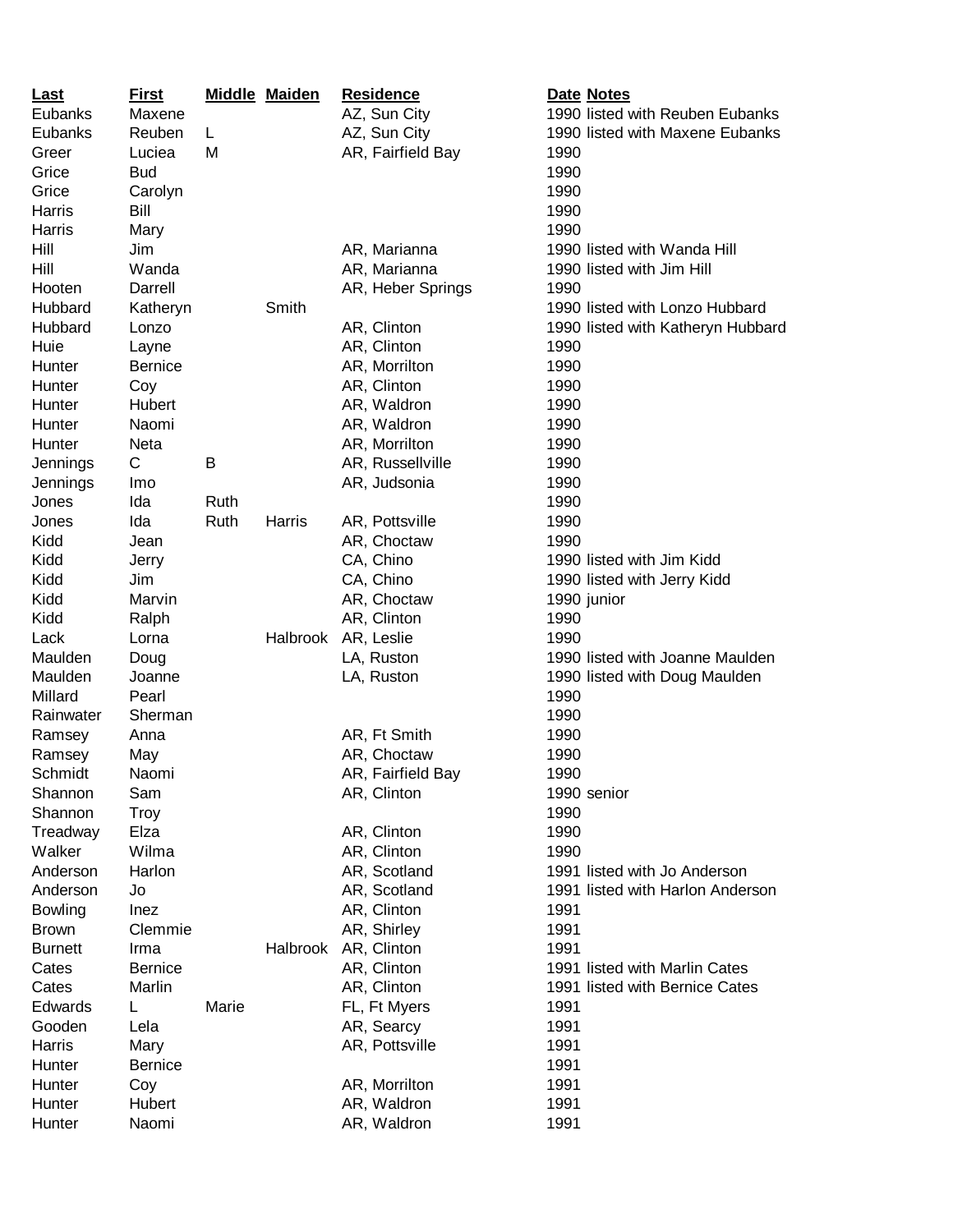| <u>Last</u>    | <b>First</b>   |             | <b>Middle Maiden</b> | <b>Residence</b>     | Date Notes                          |  |
|----------------|----------------|-------------|----------------------|----------------------|-------------------------------------|--|
| Hunter         | <b>Neta</b>    |             |                      | AR, Morrilton        | 1991                                |  |
| Jennings       | C              | B           |                      | AR, Russellville     | 1991 listed with Imo Jennings       |  |
| Jennings       | Imo            |             |                      | AR, Russellville     | 1991 listed with CB Jennings        |  |
| Kidd           | Jean           |             |                      | AR, Choctaw          | 1991 listed with Ralph Kidd         |  |
| Kidd           | Penzil         |             |                      | AR, Clinton          | 1991                                |  |
| Kidd           | Ralph          |             |                      | AR, Choctaw          | 1991 listed with Jean Kidd          |  |
| Kordsmeier     | John           |             |                      | AR, Hampton          | 1991 listed with Phyllis Kordsmeier |  |
| Kordsmeier     | Phyllis        |             |                      | AR, Hampton          | 1991 listed with John Kordsmeier    |  |
|                |                |             |                      |                      |                                     |  |
| Lack           | Lorna          |             | Halbrook             | AR, Leslie           | 1991                                |  |
| Long           | Macie          |             |                      | AR, Clinton          | 1991                                |  |
| Lovell         | <b>Bess</b>    |             |                      | AR, Fordyce          | 1991 listed with Bob Lovell         |  |
| Lovell         | <b>Bob</b>     |             |                      | AR, Fordyce          | 1991 listed with Bess Lovell        |  |
| Maulden        | Doug           |             |                      | LA, Ruston           | 1991                                |  |
| Maulden        | Jewell         |             |                      |                      | 1991                                |  |
| Rogers         | Dale           |             |                      | AR, Bryant           | 1991                                |  |
| Shannon        | Ernestine      |             |                      | AR, Clinton          | 1991 listed with Sam Shannon        |  |
| Shannon        | James          |             |                      | FL, Ft Myers         | 1991                                |  |
| Shannon        | Robert         | H           |                      | AR, Clinton          | 1991                                |  |
| Shannon        | Sam            |             |                      | AR, Clinton          | 1991 listed with Ernestine Shannon  |  |
| Shannon        | <b>Troy</b>    | $\mathsf F$ |                      |                      | 1991                                |  |
| Treadway       | Elza           |             |                      | AR, Clinton          | 1991                                |  |
| <b>Bowling</b> | Inez           |             |                      |                      | 1992                                |  |
| <b>Burnett</b> | Dot            |             |                      |                      | 1992 Irma Burnett's guest           |  |
| <b>Burnett</b> | Irma           |             |                      | Halbrook AR, Clinton | 1992                                |  |
| <b>Burnett</b> | Leman          |             |                      |                      | 1992 Irma Burnett's guest           |  |
|                |                |             |                      |                      | 1992 listed with Marlin Cates       |  |
| Cates          | <b>Bernice</b> |             |                      | AR, Clinton          |                                     |  |
| Cates          | Marlin         |             |                      | AR, Clinton          | 1992 listed with Bernice Cates      |  |
| Gooden         | Lela           |             |                      | AR, Searcy           | 1992                                |  |
| Halbrook       | Hilda          |             |                      |                      | 1992                                |  |
| Hunter         | <b>Bernice</b> |             |                      | AR, Clinton          | 1992                                |  |
| Hunter         | Coy            |             |                      | AR, Morrilton        | 1992 listed with Neta Hunter        |  |
| Hunter         | Hubert         |             |                      | AR, Waldron          | 1992 listed with Naomi Hunter       |  |
| Hunter         | Naomi          |             |                      | AR, Waldron          | 1992 listed with Hubert Hunter      |  |
| Hunter         | Neta           |             |                      | AR, Morrilton        | 1992 listed with Coy Hunter         |  |
| Jennings       | С              | B           |                      | AR, Russellville     | 1992 listed with Imo Jennings       |  |
| Jennings       | lmo            |             |                      | AR, Russellville     | 1992 listed with CB Jennings        |  |
| Kidd           | <b>Buck</b>    |             |                      | AR, Clinton          | 1992                                |  |
| Kidd           | Jean           |             |                      | AR, Choctaw          | 1992                                |  |
| Kidd           | Ralph          |             |                      | AR, Choctaw          | 1992                                |  |
| Kordsmeier     | John           |             |                      | AR, Hampton          | 1992                                |  |
| Lack           | Lorna          |             | Halbrook             | AR, Leslie           | 1992                                |  |
| Lovell         | Robert         | H           |                      | AR, Fordyce          | 1992 and Mrs Robert H Lovell        |  |
| McKim          | Orleen         |             | Halbrook             | AR, Morrilton        | 1992                                |  |
| Shannon        |                |             |                      |                      | 1992                                |  |
|                | <b>Troy</b>    |             |                      |                      | 1992                                |  |
| Treadway       | Elza           |             |                      | AR, Clinton          |                                     |  |
| Aeschliman     | Essie          |             |                      | MI, Midland          | 1993                                |  |
| Anderson       | Harlon         |             |                      | AR, Choctaw          | 1993 listed with Wenona Anderson    |  |
| Anderson       | Wenona         |             |                      |                      | 1993 listed with Harlon Anderson    |  |
| <b>Bowling</b> | Inez           |             |                      | AR, Clinton          | 1993                                |  |
| <b>Burnett</b> | Irma           |             |                      |                      | 1993                                |  |
| Cates          | <b>Bernice</b> |             |                      |                      | 1993 listed with Marlin Cates       |  |
| Cates          | Marlin         |             |                      |                      | 1993 listed with Bernice Cates      |  |
| Edwards        | L              | Marie       |                      | FL, Ft Myers         | 1993                                |  |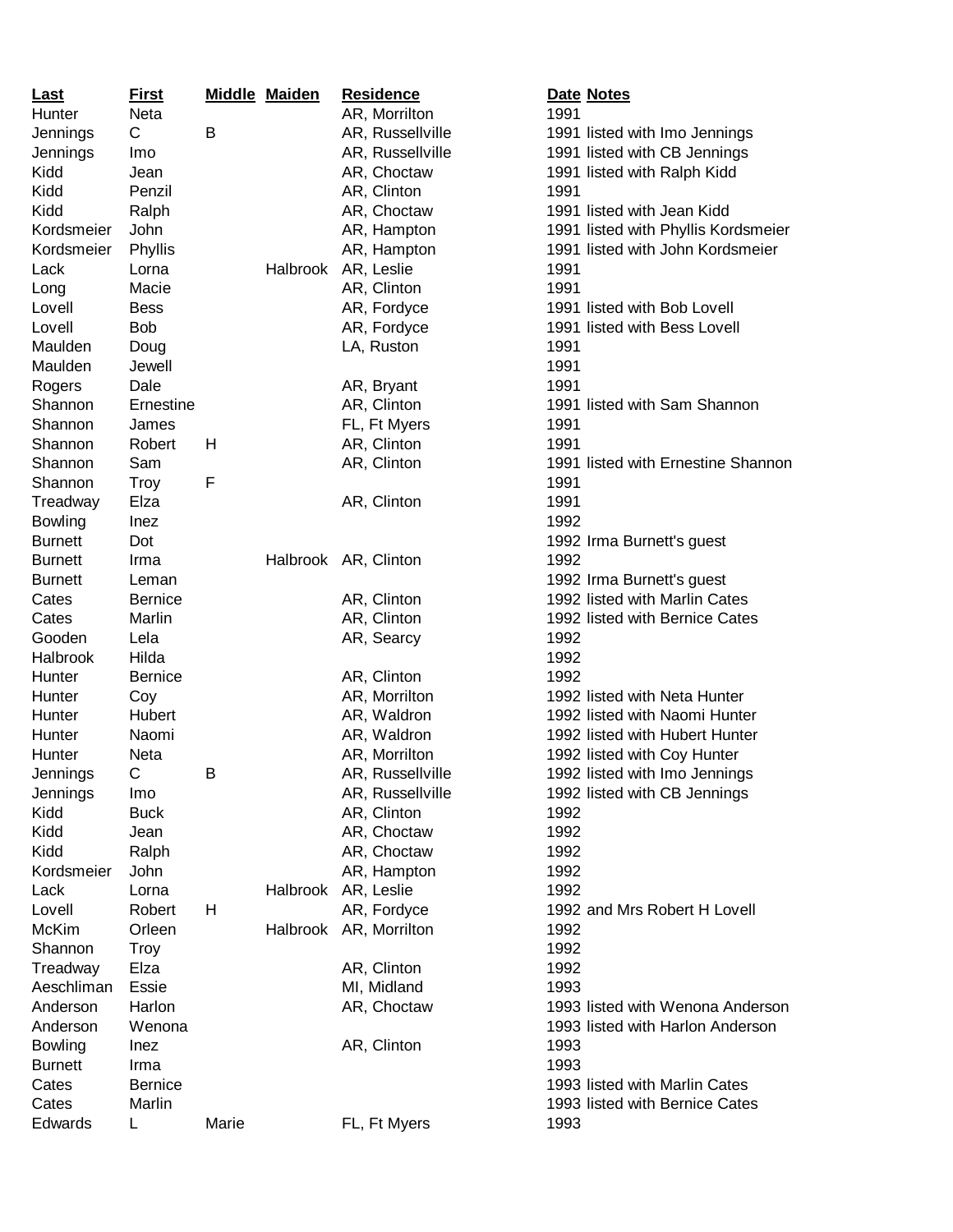| <u>Last</u>    | <b>First</b>   | <b>Middle Maiden</b> | <b>Residence</b>      | Date Notes                                    |
|----------------|----------------|----------------------|-----------------------|-----------------------------------------------|
| Gooden         | <b>Boyce</b>   | John                 | MO, Bragg City        | 1993                                          |
| Gooden         | Lela           |                      | AR, Searcy            | 1993                                          |
| Harris         | Mary           |                      |                       | 1993                                          |
| Holloway       | Mae            |                      | AR, Formosa           | 1993                                          |
| Hunter         | <b>Bernice</b> |                      | AR, Clinton           | 1993                                          |
| Hunter         | Coy            |                      | AR, Morrilton         | 1993 listed with Neta Hunter                  |
| Hunter         | Hubert         |                      | AR, Waldron           | 1993 listed with Naomi Hunter                 |
| Hunter         | Naomi          |                      | AR, Waldron           | 1993 listed with Hubert Hunter                |
| Hunter         | <b>Neta</b>    |                      | AR, Morrilton         | 1993 listed with Coy Hunter                   |
| Jennings       | C              | B                    | AR, Russellville      | 1993                                          |
| Jennings       | Imo            |                      | AR, Russellville      | 1993                                          |
| Kidd           | Jean           |                      | AR, Choctaw           | 1993                                          |
| Kidd           | Jim            |                      | AR, Choctaw           | 1993                                          |
| Kidd           | Ralph          |                      |                       | 1993                                          |
| Kordsmeier     | John           |                      | AR, Hampton           | 1993                                          |
| Libby          | <b>Rick</b>    |                      | AR, Waldron           | 1993 grandson of Hubert and Naomi Hunter      |
| Libby          | Vickie         |                      | AR, Waldron           | 1993 granddaughter of Hubert and Naomi Hunter |
| Lovell         | Martha         | <b>Bess</b>          | AR, Fordyce           | 1993 listed with Robert Lovell                |
| Lovell         | Robert         |                      | AR, Fordyce           | 1993 listed with Martha Bess Lovell           |
| Shannon        | Sam            |                      | AR, Choctaw           | 1993                                          |
| Anderson       | Harlon         |                      |                       | 1994 listed with Winona Anderson              |
| Anderson       | Winona         |                      |                       | 1994 listed with Harlon Anderson              |
| <b>Bowling</b> | Inez           |                      | AR, Clinton           | 1994                                          |
| <b>Burnett</b> | Irma           |                      | AR, Choctaw           | 1994                                          |
| Cates          | <b>Bernice</b> |                      | AR, Choctaw           | 1994 listed with Marlin Cates                 |
| Cates          | Marlin         |                      | AR, Choctaw           | 1994 listed with Bernice Cates                |
| Cullum         | Charles        |                      | MD, Elkton            | 1994                                          |
| Eubanks        | Maurice        |                      | AR, North Little Rock | 1994                                          |
| Gooden         | Lela           |                      | AR, Searcy            | 1994                                          |
| Halbrook       | Odell          |                      | AR, Scotland          | 1994                                          |
| Harris         | <b>Billie</b>  | Mack                 |                       | 1994                                          |
| Harris         | Mary           |                      |                       | 1994                                          |
| Houston        | Elaine         |                      | AR, Choctaw           | 1994                                          |
| Huie           | Ashley         |                      | AR, Birdtown          | 1994                                          |
| Huie           | Patsy          |                      | AR, Clinton           | 1994                                          |
| Hunter         | <b>Bernice</b> |                      | AR, Clinton           | 1994                                          |
| Hunter         | Coy            |                      | AR, Morrilton         | 1994 listed with Neta Hunter                  |
| Hunter         | Neta           |                      | AR, Morrilton         | 1994 listed with Coy Hunter                   |
| Jones          | Jennifer       |                      | AR, Choctaw           | 1994                                          |
| Kidd           | Jean           |                      | AR, Choctaw           | 1994                                          |
| Kidd           | Jerry          |                      | CA                    | 1994 listed with Jim Kidd                     |
| Kidd           | Jim            |                      | CA                    | 1994 listed with Jerry Kidd                   |
| Kidd           | Ralph          |                      | AR, Choctaw           | 1994                                          |
| Lovell         | <b>Bob</b>     |                      | AR, Fordyce           | 1994 listed with Martha Bess Lovell           |
| Lovell         | Martha         | Bess                 | AR, Fordyce           | 1994 listed with Bob Lovell                   |
| Malone         | Sandra         |                      | AR, Hot Springs       | 1994                                          |
| McKim          | Orleen         |                      | AR, Morrilton         | 1994                                          |
| Rainwater      | Glen           |                      | AR, Clinton           | 1994                                          |
| Rainwater      | Ross           |                      | TX, Jacksonville      | 1994                                          |
| Rainwater      | Sherman        |                      | AR, Clinton           | 1994                                          |
| Riddick        | Pearl          |                      | AR, Clinton           | 1994                                          |
| Shannon        | <b>Troy</b>    |                      | AR, Clinton           | 1994                                          |
| Aeschliman     | Essie          |                      |                       | 1995                                          |